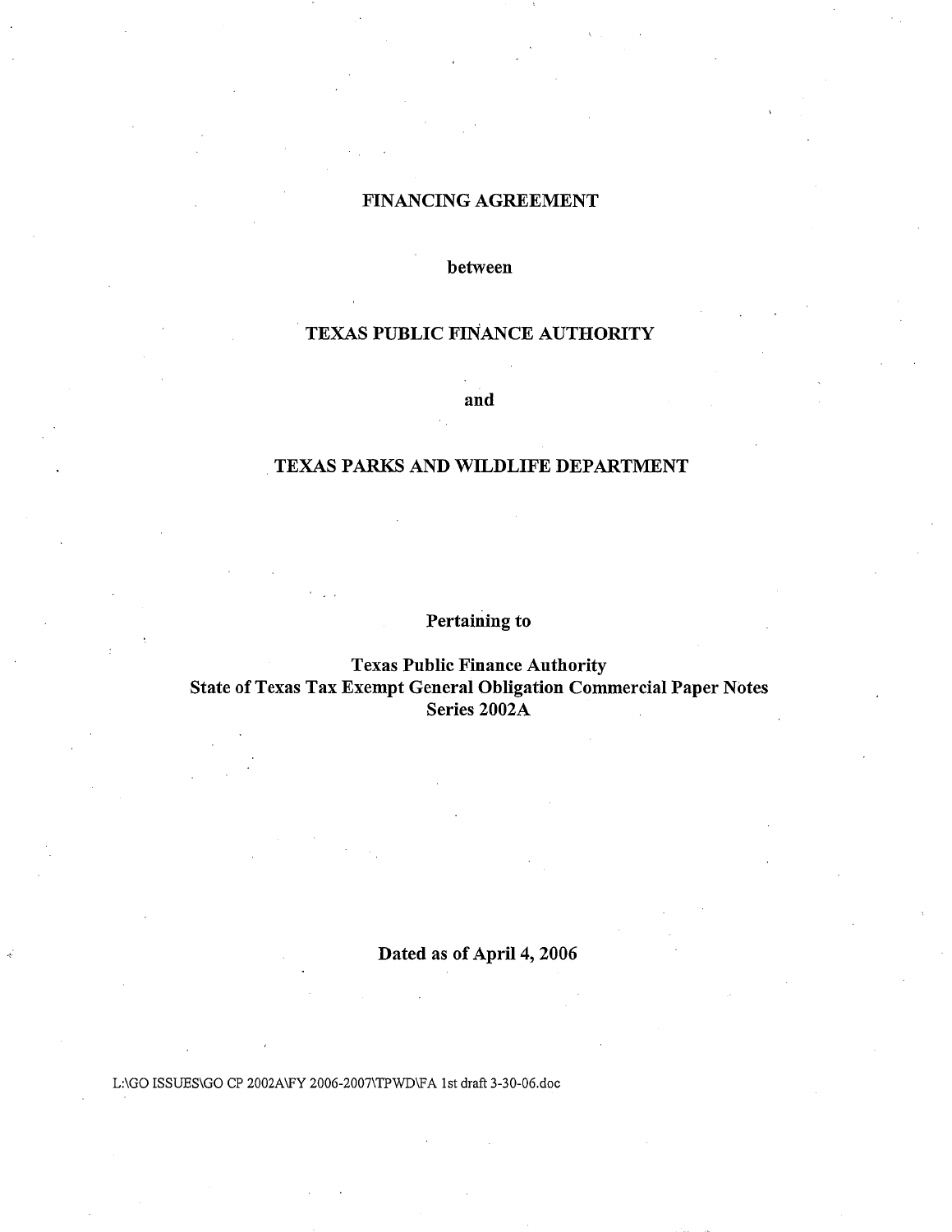# **CONTENTS**

# Page Number

| <b>ARTICLE I</b>    | DEFINITIONS AND OTHER PRELIMINARY MATTERS1                    |
|---------------------|---------------------------------------------------------------|
| Section 1.01        |                                                               |
| Section 1.02        |                                                               |
| <b>Section 1.03</b> |                                                               |
|                     |                                                               |
| <b>ARTICLE II</b>   | <b>GENERAL REPRESENTATIONS AND WARRANTIES 4</b>               |
| <b>Section 2.01</b> | General Representations and Warranties of Authority4          |
| <b>Section 2.02</b> | General Representations and Warranties of Qualified Agency  4 |
| <b>ARTICLE III</b>  |                                                               |
| <b>Section 3.01</b> |                                                               |
| Section 3.02        |                                                               |
| <b>Section 3.03</b> |                                                               |
| <b>Section 3.04</b> |                                                               |
| Section 3.05        |                                                               |
| Section 3.06        |                                                               |
| <b>Section 3.07</b> |                                                               |
| Section 3.08        |                                                               |
| <b>Section 3.09</b> |                                                               |
| <b>Section 3.10</b> |                                                               |
| <b>Section 3.11</b> |                                                               |
| <b>Section 3.12</b> |                                                               |
| <b>ARTICLE IV</b>   |                                                               |
| <b>Section 4.01</b> |                                                               |
| Section 4.02        |                                                               |
| Section 4.03        |                                                               |
| Section 4.04        |                                                               |
| Section 4.05        |                                                               |
| <b>ARTICLE V</b>    |                                                               |
| <b>Section 5.01</b> |                                                               |
| <b>Section 5.02</b> |                                                               |
| <b>Section 5.03</b> |                                                               |
| <b>Section 5.04</b> |                                                               |
| Section 5.05        |                                                               |
| Section 5.06        |                                                               |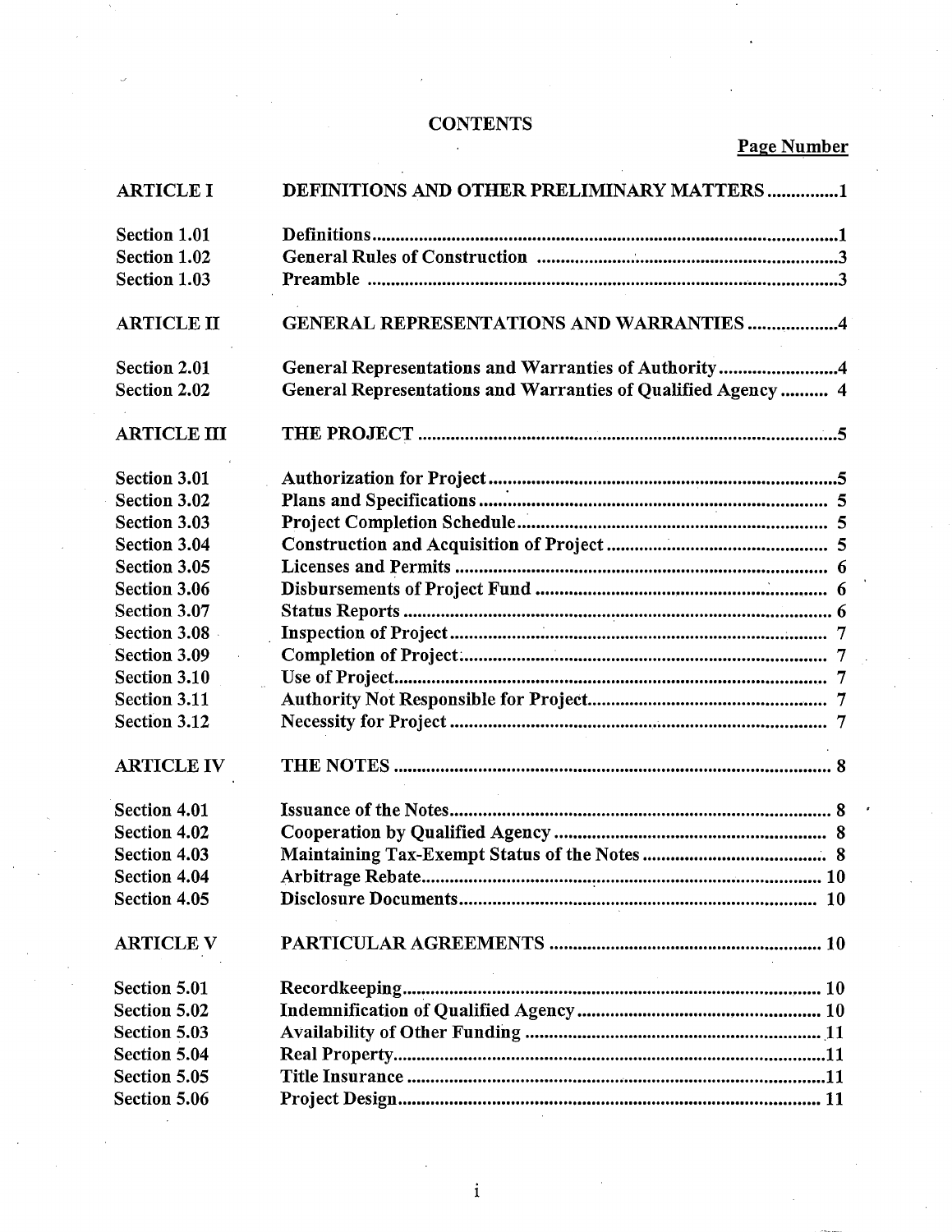| <b>ARTICLE VI</b> |                                                             |  |
|-------------------|-------------------------------------------------------------|--|
| Section 6.01      |                                                             |  |
| Section 6.02      |                                                             |  |
| Section 6.03      |                                                             |  |
| Section 6.04      |                                                             |  |
| Section 6.05      |                                                             |  |
| Section 6.06      |                                                             |  |
| Section 6.07      |                                                             |  |
| Section 6.08      | 이 사이에 대한 사이를 하는 것이 아니라 이 사이에 대한 사이를 하는 것이 아니라 이 사이를 하는 것이다. |  |

# **EXECUTION**

| <b>EXHIBIT A</b> | <b>Description of the Project</b>        |
|------------------|------------------------------------------|
| <b>EXHIBIT B</b> | <b>Project Completion Schedule</b>       |
| <b>EXHIBIT C</b> | <b>Governmental Project Approvals</b>    |
| <b>EXHIBIT D</b> | Form of Disbursement Certificate         |
| <b>EXHIBIT E</b> | <b>Monthly Status Report Information</b> |
| <b>EXHIBIT F</b> | Form of Project Completion Certificate   |
|                  |                                          |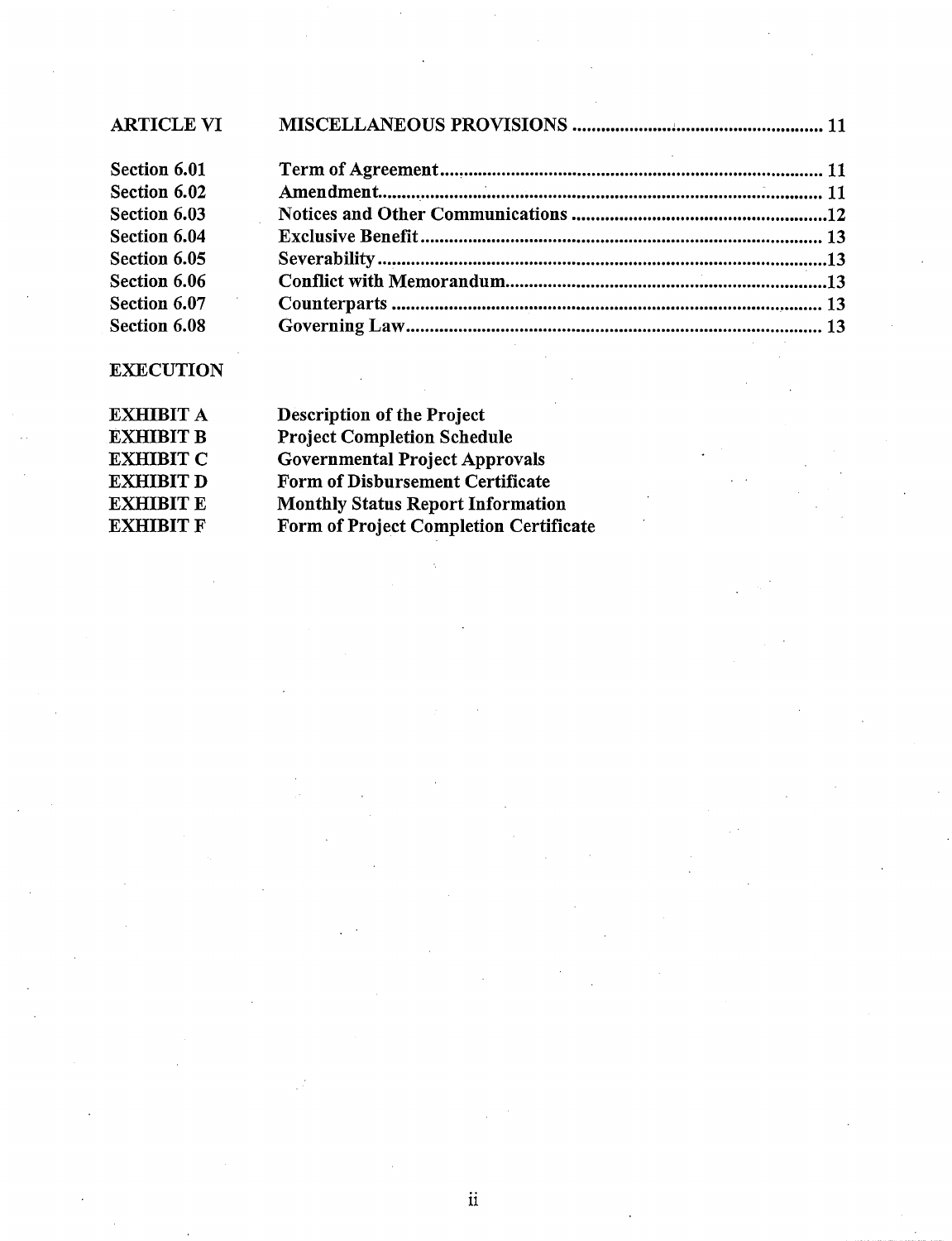#### FINANCING AGREEMENT

### THIS FINANCING AGREEMENT, dated as of April 4, 2006, between the TEXAS PUBLIC FINANCE AUTHORITY (the "Authority") and the TEXAS PARKS AND WILDLIFE DEPARTMENT (the "Qualified Agency");

#### WITNESSETH:

WHEREAS, the Authority is authorized by law to provide financing of certain facilities for agencies of the State of Texas through the issuance of commercial paper notes;

WHEREAS, one or more projects of the Qualified Agency have been authorized in appropriations by the Legislature of the State of Texas;

WHEREAS, the parties desire to provide for the financing by the Authority of certain facilities for the Qualified Agency;

NOW, THEREFORE, in consideration of the premises the parties hereto agree as follows:

#### ARTICLE I

#### DEFINITIONS AND OTHER PRELIMINARY MATTERS

#### SECTION 1.01. Definitions.

Except as otherwise provided in this Financing Agreement, the capitalized terms in this Financing Agreement shall have the meanings specified in this section unless the context requires otherwise.

*Agency Act-* Texas Parks and Wildlife Code and other statutes of the State of Texas pursuant to which the Qualified Agency operates.

*Appropriation Act-* SBl, Acts, 79th Legislature, Regular Session, (2005) and any other act of the Legislature appropriating funds for the Project to the Qualified Agency.

*Authority* -the Texas Public Finance Authority or any successor thereto.

*Authority Regulations* - the regulations of the Authority in Part X, Title 34, Texas Administrative Code.

*Authorized Agency Representative* - the chief administrative officer of the Qualified Agency or any member of the staff of the Qualified Agency designated by the chief administrative officer or by the governing body of the Qualified Agency as an authorized representative.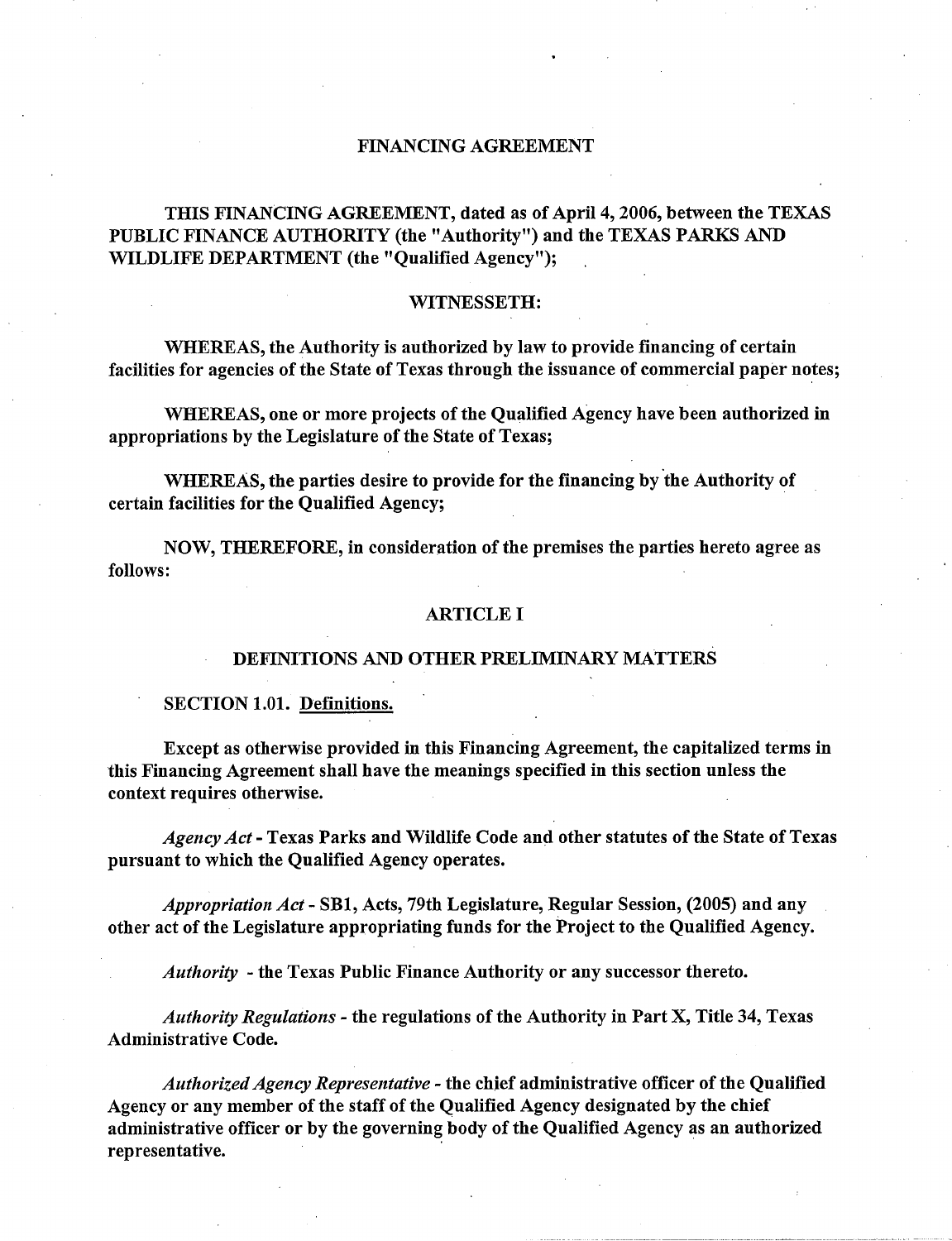*Authorizing Law-* collectively, TEX. CONST. art. III, 50-f and Chapter 1232, Texas Government Code, as amended.

*Board-* the board of directors of the Authority.

*Bond Counsel-* any law firm that is engaged by the Authority to render services to the Authority as bond counsel.

*Business Day-* any day that the Authority, the Qualified Agency, and the Comptroller are required by law to be open for business.

*Closing-* with respect to each sale of Notes, the concurrent delivery of such Notes to, or upon the order of, the initial purchaser(s) in exchange for payment therefor.

*Closing Date-* the date of a Closing.

*Code-* the Internal Revenue Code of 1986, as amended, together with all published regulations promulgated thereunder and revenue rulings with respect thereto by the United States Treasury.Department or the Internal Revenue Service.

*Comptroller* - the Comptroller of Public Accounts of the State.

*Costs of Issuance* - the "costs of issuance," if any, as defined in the Authority Regulations, incurred in connection with the issuance of the Notes.

*Disbursement Certificate-* a certificate of the Authorized Agency Representative for the disbursement of funds from the Project Fund, in substantially the form of Exhibit D of this Financing Agreement.

*Disclosure Documents* - collectively, the Offering Memorandum and any amendments thereto.

*Event of Taxability* - any act or omission that could adversely affect the excludability of the interest on any Note from the gross income of the owner of the Note.

*Executive Director-* the Executive Director of the Authority, or any member of the staff of the Authority authorized by the Board to perform the duties of the Executive Director.

*Facility Contract-* any contract, entered into by the Qualified Agency for the design, engineering, acquisition, construction, equipping, repair, or renovation of any facilities financed for the Qualified Agency in whole or part with proceeds of any Notes issued by the Authority.

*Financing Agreement-* this Financing Agreement, and any amendments hereto.

2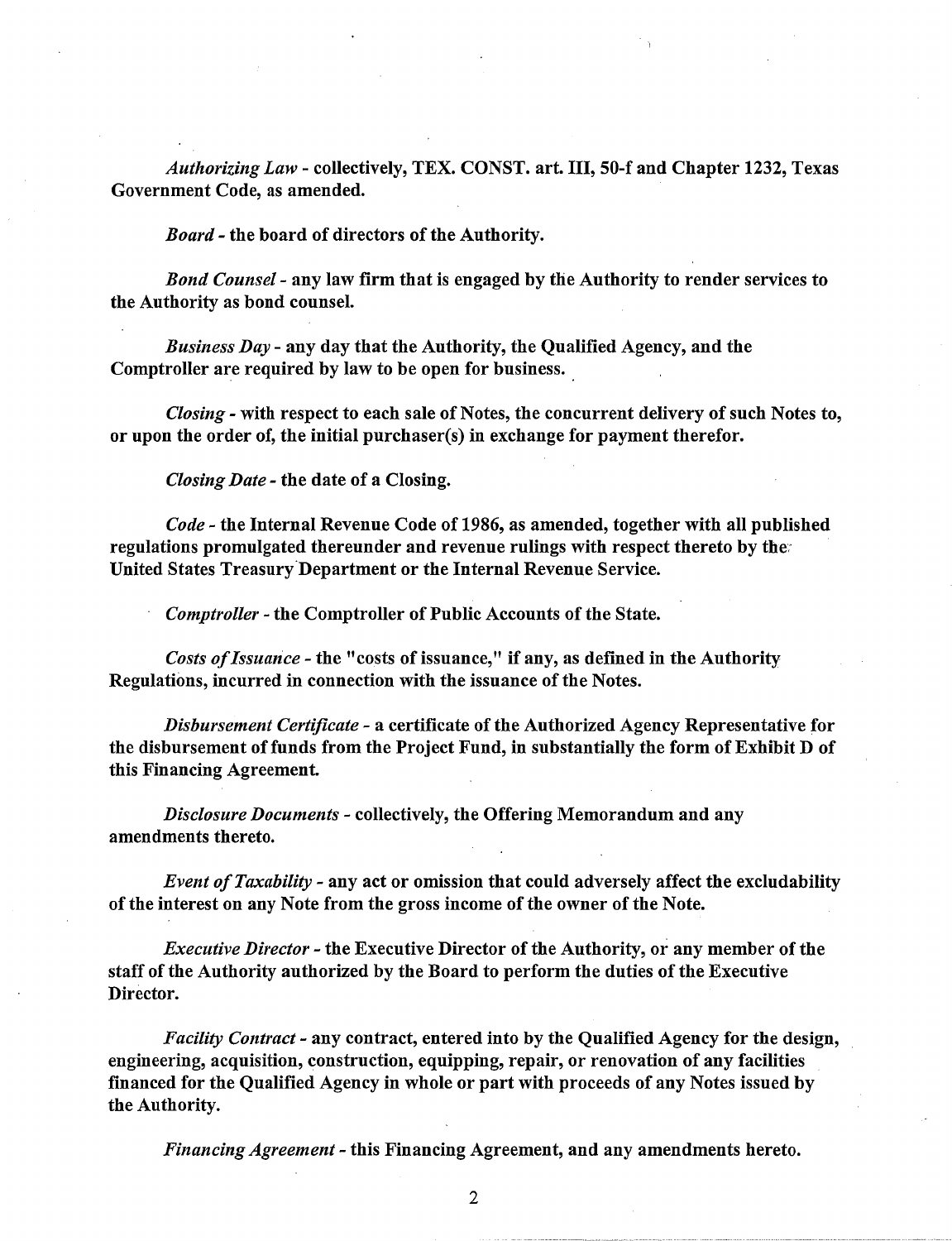*Interest and Sinking Fund-* the fund by that name created pursuant to the Resolution.

*Legislature* - the Legislature of the State.

*Memorandum* - the Memorandum of Understanding, dated as of October 3, 2002, between the Authority and the Qualified Agency, and any amendments thereto.

*Notes* - any obligations issued by the Authority from time to time to finance or refinance the Project.

*Offering Memorandum* - the final official disclosure document authorized by the Authority to be used in connection with the sale of the Notes.

*Plans and Specifications-* the plans and specifications for the Project Component(s), as amended or supplemented.

*Project-* collectively, the Project Components, as set forth on Exhibit A of this Financing Agreement.

*Project Completion Amount* - the aggregate amount of the cost of all of the Project Components, as set forth in Exhibit A of this Financing Agreement.

*Project Completion Certificate* - a certificate of an Authorized Agency Representative to the effect that the Project has been completed, in substantially the form of Exhibit F of this Financing Agreement.

*Project Completion Date* - the date that the Project is completed, as certified in the Project Completion Certificate.

*Project Completion Schedule-* the schedule projecting the rate of expenditure of proceeds of the Notes for the payment of Project Costs set forth in Exhibit B of this Financing Agreement.

*Project Component* - each respective item (or part of an item) in the Appropriation Act that has been approved to be financed with proceeds of the Notes, as described in Exhibit A of this Financing Agreement.

*Project Costs-* any costs associated with the Project that are authorized under the Authorizing Law and Authority Regulations and Chapter 1207, Texas Government Code to be paid with the proceeds of the Notes.

*Project Financing Documents-* collectively, all documents furnished by the Qualified Agency to the Authority in connection with the financing of the Project and issuance of the Notes, including (without limitation) the Memorandum, the Request for Financing, this Financing Agreement, each Disbursement Certificate, and the Project Completion Certificate.

3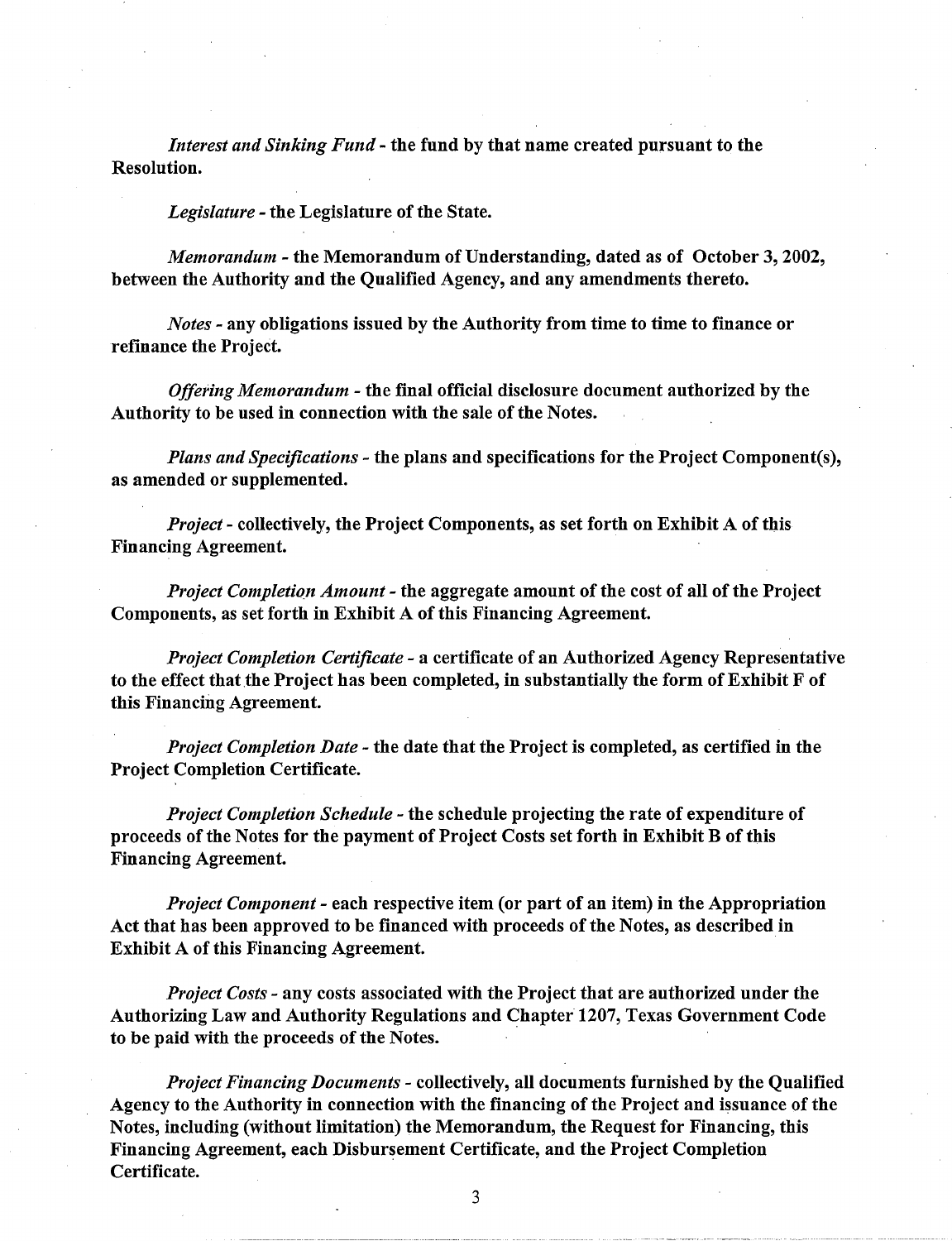*Project Fund-* the fund by that name created pursuant to the Resolution.

*Qualified Agency-* the "Qualified Agency" as defined in the preamble of this Financing Agreement or any successor thereto.

*Request for Financing-* the letter or other communication from the Qualified· Agency to the Authority requesting financing for the Project, and any supplements thereto.

*Resolution* - the resolution of the Authority pursuant to which the Notes are authorized to be issued, and any amendments and supplements thereto.

*State* - the State of Texas.

*Comptroller* - the State Comptroller of the State of Texas, or any successor thereto.

SECTION 1.02. General Rules of Construction.

(a) A capitalized term used in this Financing Agreement that is not defined herein and that is defined in the Resolution shall have the meaning assigned to it in the Resolution.

(b) Whenever in this Financing Agreement the context requires:

(1) a reference to the singular number includes the plural and vice versa; and

(2) a word denoting gender includes the masculine, feminine, and neuter.

(c) The table of contents and the titles given to any article or section of this Financing Agreement are for convenience only and are not intended to modify the article or section.

#### SECTION 1.03. Preamble.

The statements and findings in the preamble of this Financing Agreement are hereby adopted and made a part of the Financing Agreement.

#### ARTICLE II

#### GENERAL REPRESENTATIONS AND WARRANTIES

#### SECTION 2.01. General Representations and Warranties of Authority.

The Authority represents and warrants as follows: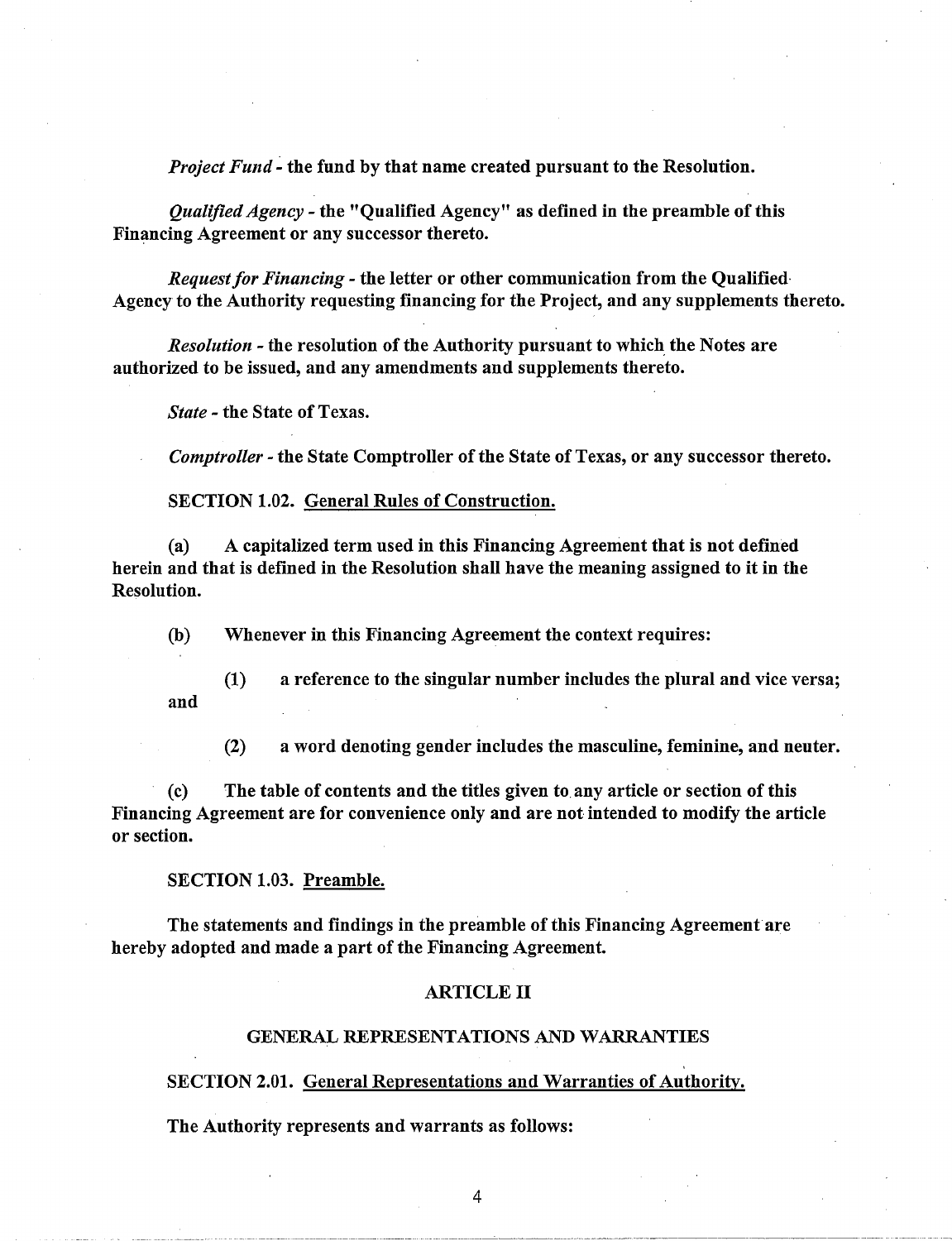(1) the Authority is a validly existing agency of the State of Texas authorized to operate under the Texas Public Finance Authority Act;

(2) the Authority has full power and authority to execute and deliver this Financing Agreement, perform its obligations thereunder, and carry out the transactions contemplated hereby;

(3) the Authority has duly authorized the execution and delivery of this Financing Agreement and the performance of its obligations thereunder;

 $(4)$  the execution and delivery of this Financing Agreement, the consummation of the transactions contemplated hereby, the performance of its obligations hereunder, and the compliance with the terms hereof by the Authority will not conflict with, or constitute a default under, any law (including administrative rule), judgment, decree, order, permit, license, agreement, mortgage, lease, or other instrument to which the Authority is subject or by which it is bound;

(5) the Authority has full power and authority to issue the Notes, to cause funds to be made available to finance the Project in accordance with the Resolution and this Financing Agreement and to perform its obligations under the Resolution.

SECTION 2.02. General Representations and Warranties of Qualified Agency.

The Qualified Agency represents and warrants, as follows:

(1) the Qualified Agency is a validly existing agency of the State authorized to operate under the Agency Act;

(2) the Qualified Agency has full power and authority to execute and deliver the Project Financing Documents, perform its obligations thereunder, and carry out the transactions contemplated thereby;

(3) the Qualified Agency has duly authorized the execution and delivery of the Project Financing Documents and the performance of its obligations thereunder;

(4) the execution and delivery of the Project Financing Documents, the consummation of the transactions contemplated thereby, the performance of its obligations thereunder, and the compliance with the terms thereof by the Qualified Agency will not conflict with, or constitute a default under, any law (including administrative rule), judgment, decree, order, permit, license, agreement, mortgage, lease, or other instrument to which the Qualified Agency is subject or by which the Qualified Agency or any of its property is bound;

(5) the Qualified Agency is not in violation of any law, which violation could adversely affect the consummation of the transactions contemplated by the Project Financing Documents; and

5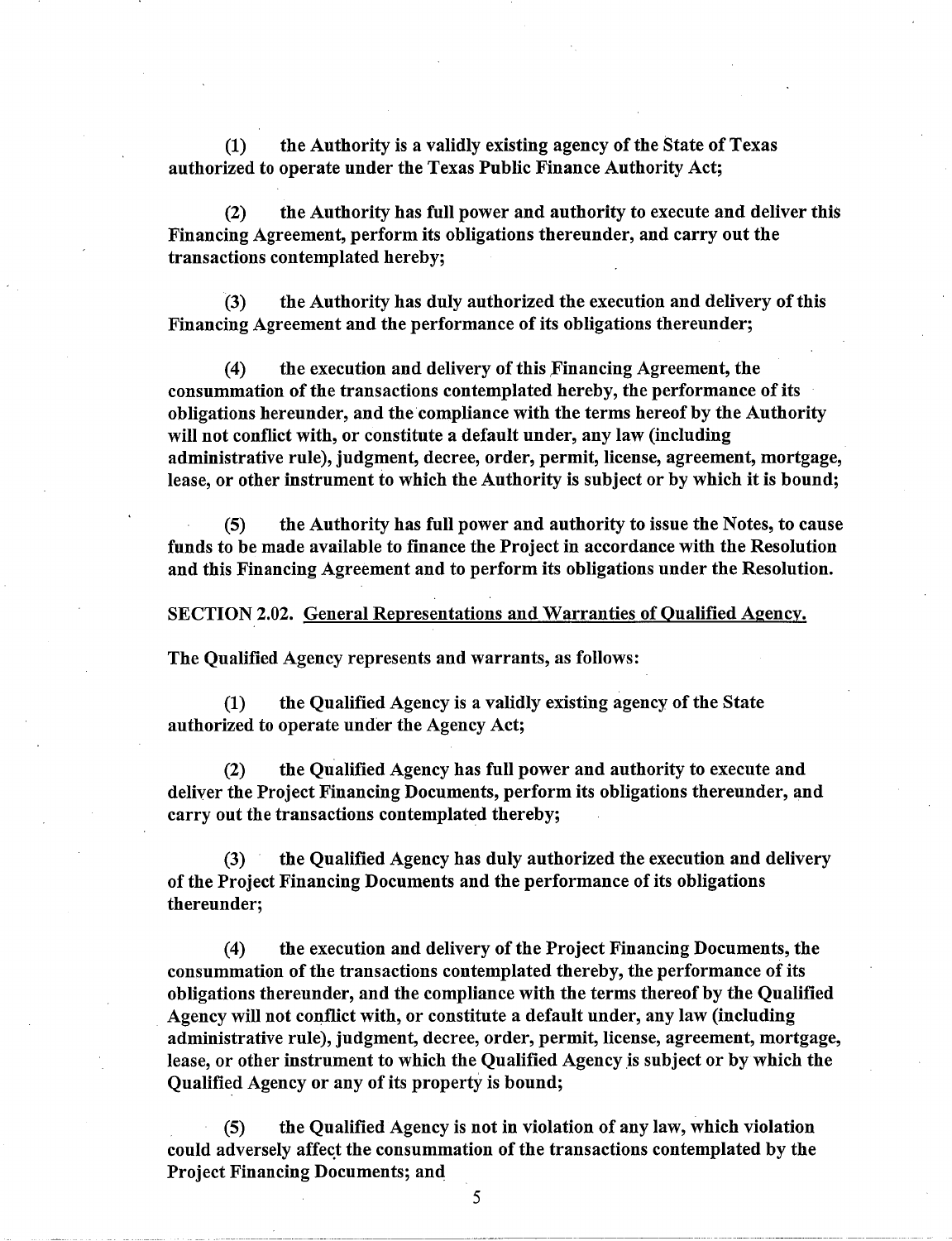(6) this Financing Agreement is the legal, valid, and binding obligation of the Qualified Agency, in accordance with its terms.

#### ARTICLE III

#### THE PROJECT

#### SECTION 3.01. Authorization for Project.

(a) The Qualified Agency represents that the Project has been authorized by the Legislature in the Appropriation Act or other act, and that all of the Project Costs to be paid with proceeds of the Notes will be incurred for the acquisition, construction, equipping, major repair, or renovation of facilities and will otherwise be lawful expenditures of the Qualified Agency.

(b) The Qualified Agency represents that the description of each Project Component set forth in Exhibit A to this Financing Agreement is accurate.

SECTION 3.02. Plans and Specifications.

(a) The Qualified Agency shall cause the Plans and Specifications to be prepared and shall maintain the Plans and Specifications with its official records.

(b) The Authority and its authorized agents may inspect the Plans and Specifications at reasonable times.

SECTION 3.03. Project Completion Schedule.

(a) As of a Closing Date which relates to funding all or a portion of, among other things, the Project, the Qualified Agency reasonably expects that the Project Completion Amount will be expended within the time periods set forth in Exhibit B hereto. The Qualified Agency represents that it is not aware of any fact or circumstance that could cause the entire Project Completion Amount not to be expended as set forth in the Project Completion Schedule, as amended from time to time.

(b) Promptly upon becoming aware of any circumstances that will result in a deviation from Exhibit B hereto of 10% of the Project Completion Amount or more, the Qualified Agency shall notify the Executive Director of the amount and nature of such deviation.

(c) Promptly upon becoming aware of any circumstances that will result in the expenditure for Project Costs in· any "Expenditure Period" (as set forth in Exhibit B hereto) of an aggregate amount that is less than the amount set forth in Exhibit B hereto for such Expenditure Period, the Qualified Agency shall notify the Executive Director of (1) such aggregate expenditure amount, and (2) the reason(s) that such expenditure amount will be less than the amount set forth in Exhibit B hereto.

6

. ----·---------·-··---·--- --------··--··----~~~~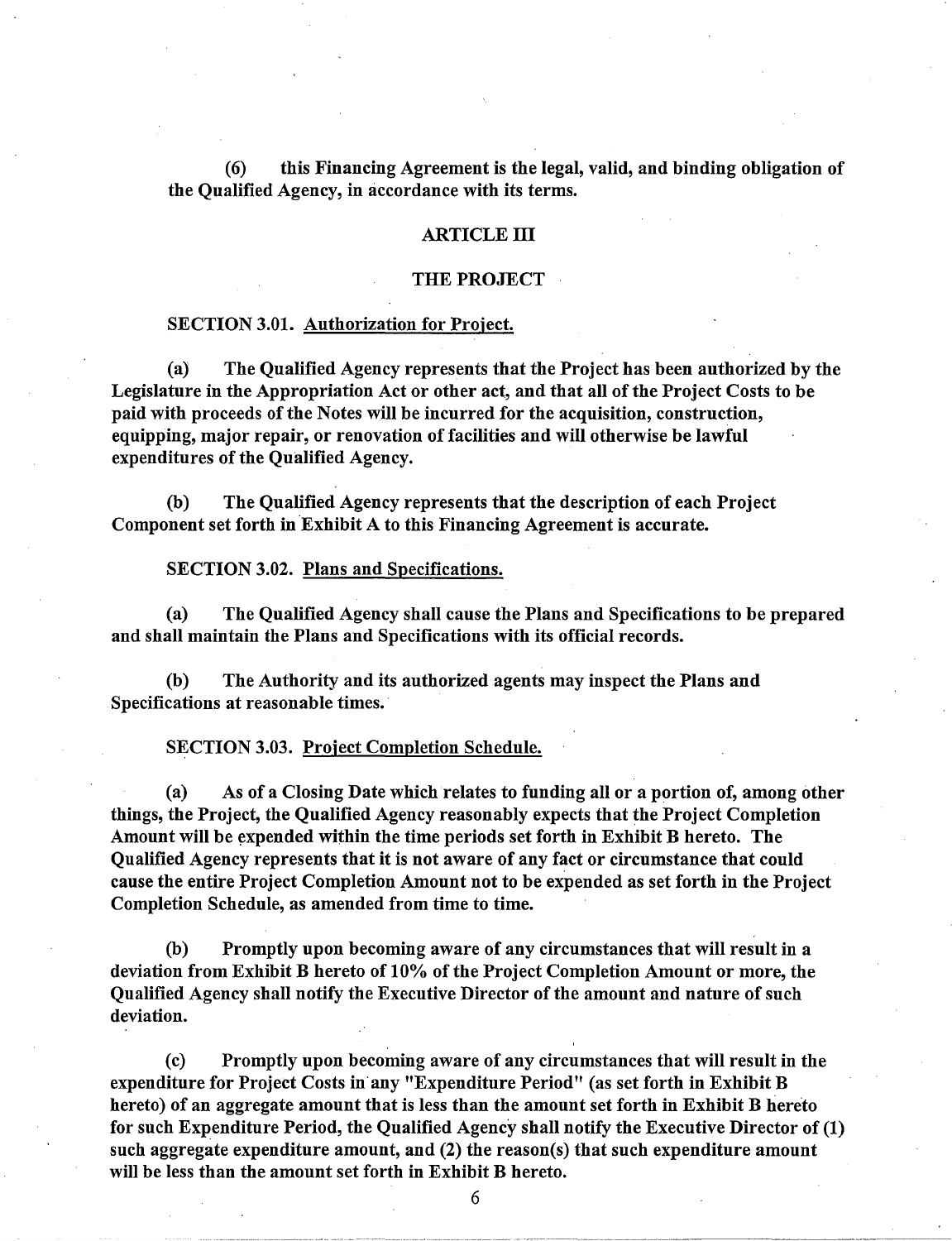#### SECTION 3.04. Construction and Acquisition of Project.

(a) The Qualified Agency shall cause the acquisition, construction, equipping, repair, and/or renovation of the Project to be completed with due diligence substantially in accordance

with the Plans and Specifications and in a good-and workman-like manner.

(b) The Qualified Agency represents that at least 80 percent of the Project Completion Amount will be expended to pay Project Costs constituting expenditures for the construction, reconstruction, or rehabilitation of the Project.

(c) The Qualified Agency may shift its use of proceeds among Project Components to the extent permitted by law so long as such shift of use does not constitute an Event of Taxability. The Authority may obtain or require the Qualified Agency to obtain an opinion of Bond Counsel regarding taxability.

#### SECTION 3.05. Licenses and Permits.

The Qualified Agency represents that it has obtained all necessary licenses, permits, and other governmental approvals necessary to complete the Project, except for those (if any) described in Exhibit C to this Financing Agreement.

#### SECTION 3.06. Disbursements of Project Fund.

(a) The Qualified Agency may cause disbursements to be made from the related account of the Project Fund in accordance with contracts for the Project, this Financing Agreement, the Resolution, and the Funds Management Agreement.

(b) The Qualified Agency acknowledges that the Project Fund may be applied in accordance with the Resolution for purposes other than the payment of Project Costs.

(c) The Qualified Agency acknowledges and agrees that interest earned in funds contained in the related account of the Project Fund may, pursuant to the limitations and subject to the terms set out in the Funds Management Agreement, be used to pay interest payments, if any, on the Notes.

(d) To obtain a disbursement of funds from the related account of the Project Fund for the payment of Project Costs, the Qualified Agency shall submit to the Authority, not later than the Business Day immediately preceding the disbursement date, a properly completed Disbursement Certificate. Subject to Subsection (e) of this section, upon determining that the submitted Disbursement Certificate has been properly completed, the Executive Director shall cause the Comptroller to transfer funds in the Project Fund to the appropriate fund(s) of the Qualified Agency in the amount(s) set forth in the Disbursement Certificate. The Qualified Agency shall apply the funds so transferred to the payment of Project Costs.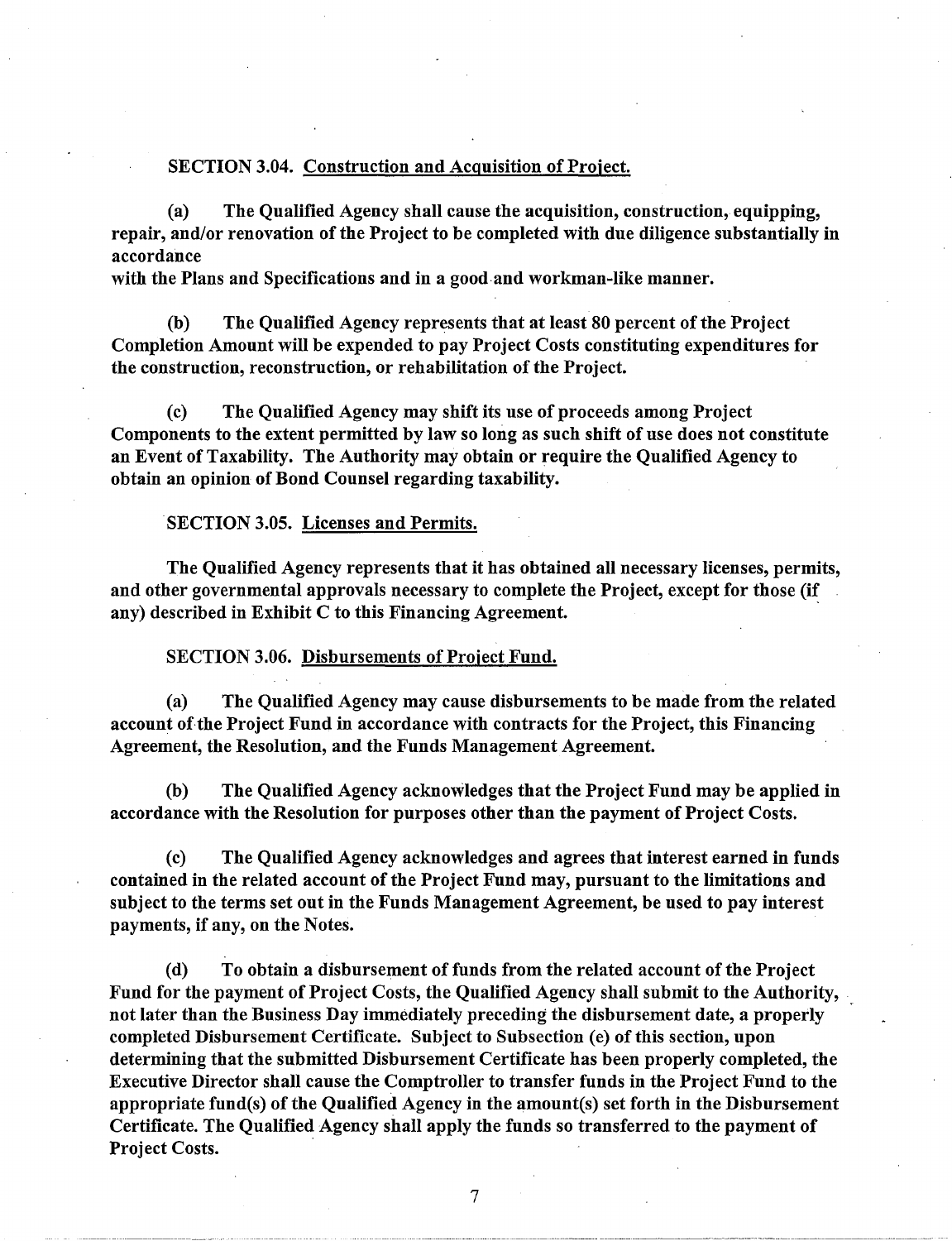(e) Disbursements from the related account of the Project Fund for the payment of Project Costs shall not exceed, in the aggregate, the Project Completion Amount without the prior approval of the Executive Director (which approval shall be based on availability of funds and legal authorization).

(f) Before a disbursement from the related account of the Project Fund may be made with respect to any Project Component in excess of the estimated cost of such component shown on Exhibit A of this Financing Agreement, the Qualified Agency shall give notice to the Executive Director identifying such Project Component and stating the amount of such excess.

(g) In the event that the Authority determines that the Qualified Agency has breached any material representation, warranty, or agreement in this Financing Agreement, the Authority, in its discretion, may suspend further disbursement of the related account of the Project Fund if, in the opinion of the Texas Attorney General (1) such suspension is lawful, and (2) such breach constitutes a breach of this Financing Agreement. Such suspension may commence not sooner than the 30th day after the date of delivery to an Authorized Agency Representative of notice of such suspension, and may continue until such breach is cured or is waived by the Executive Director. If such breach is not cured or waived within 90 days after the date such suspension commenced, the Authority may apply any remaining funds in the related account of the Project Fund allocated to the payment of Project Costs in the manner permitted by the Resolution and law.

(h) To the extent required by law, the Qualified Agency has submitted a master plan for construction of its facilities and shall periodically revise the master plan in accordance with such law.

SECTION 3.07. Status Reports.

Not later than the  $15<sup>th</sup>$  day of each month, through the month following the month in which the Project Completion Date occurs, the Qualified Agency shall prepare and deliver to the Executive Director a status report, containing the information set forth in Exhibit E to this Financing Agreement, covering the preceding calendar month. At other times (whether before or after the Project Completion Date), the Qualified Agency shall provide the Executive Director, upon request, with any information available to the Qualified Agency regarding the expenditure of funds disbursed to the Qualified Agency from the related account of the Project Fund or the condition or use of the Project.

SECTION 3.08. Inspection of Project.

The Authority and its authorized agents, at reasonable times before and after completion of the Project, may enter on and inspect the Project and examine any records of the Qualified Agency relating to the Project.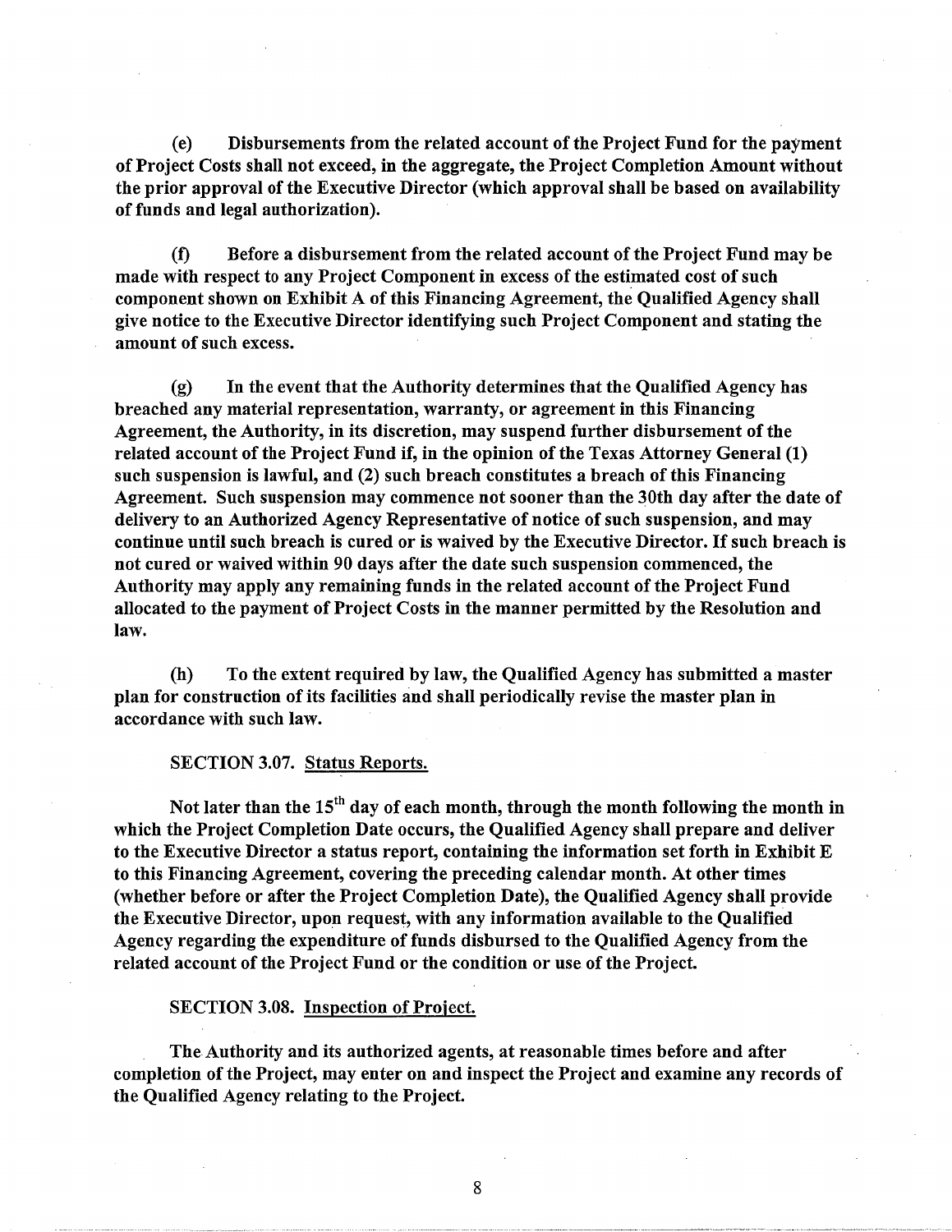#### SECTION 3.09. Completion of Project.

Upon the completion of the Project (or when no further proceeds of the Notes are to be expended for Project Costs), the Qualified Agency shall deliver to the Executive Director a properly completed Project Completion Certificate.

#### SECTION 3.10. Use of Project.

(a) . The Qualified Agency may use the Project for any lawful purpose so long as such use does not constitute an Event of Taxability.

(b) The Qualified Agency shall not lease any part of the Project to, or permit any part of the Project to be operated or otherwise used by, an entity other than an agency or political subdivision of the State without the prior approval of the Executive Director. No agreement, whether formal or informal, purporting to authorize any such use of a Project (or part thereof) shall be effective unless and until it has been approved by the Executive Director. The Authority shall direct the Executive Director to approve any proposed arrangement for use of the Project (or a part thereof) by a nongovernmental entity upon obtaining an opinion of Bond Counsel to the effect that such arrangement will not constitute an Event of Taxability.

SECTION 3.11. Authority Not Responsible for Project.

(a) The Authority has no responsibility for the acquisition, construction,, equipping, repair, or renovation of the Project or for the operation or maintenance of the Project, provided that a contract with an entity other than an agency or political subdivision of the state to manage or operate the Project (or a part thereof) constitutes the  $\square$ use $\square$  of the Project, within the meaning of, and is subject to, SECTION 3.10 hereof.

(b) If the Project Fund is insufficient for the payment of all of the Project Costs, the Authority is not responsible for the payment of any Project Costs that cannot be paid from the Project Fund.

#### SECTION 3.12. Necessity for Project.

The Qualified Agency represents to the Authority that, as of the Closing Date:

(1) the provision of the Project in accordance with the Project Completion Schedule is necessary in order for the Qualified Agency to effectively carry out its lawful duties and functions; and

(2) the Qualified Agency expects that it will use the Project for the purposes for which it is designed for the entire useful economic life of the Project.

9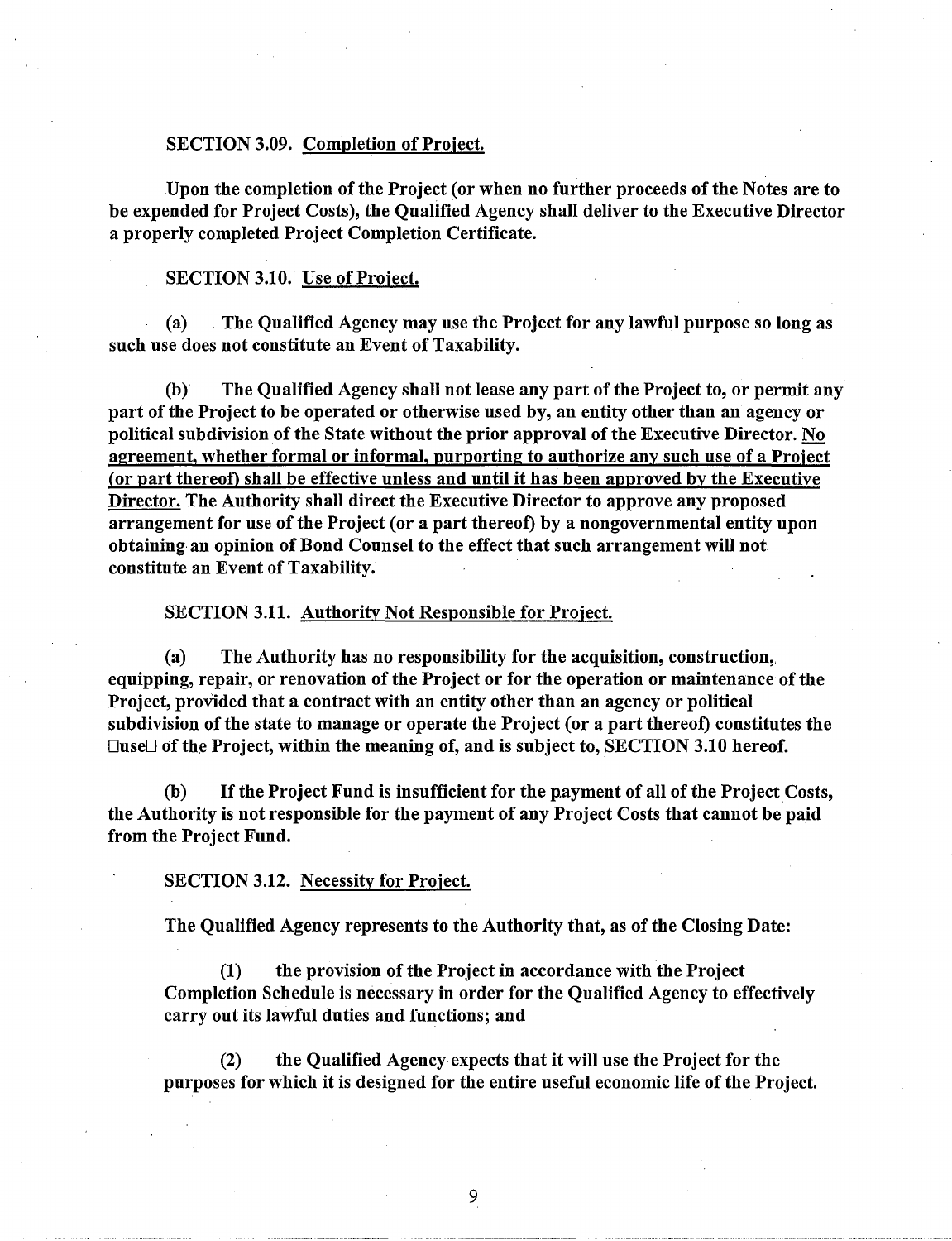#### ARTICLE IV

#### THE NOTES

#### SECTION 4.01. Issuance of the Notes.

The Authority shall use its best efforts to issue and sell the Notes from time to time in an amount that is sufficient for the Project Completion Amount to be made available in the Project Fund for the payment of the Project Costs.

#### SECTION 4.02. Cooperation by Qualified Agency.

The Qualified Agency shall take the action(s), enter into the agreement(s), provide the certification(s) contemplated by this Financing Agreement, and otherwise cooperate with the Authority and its agents, to effect the lawful issuance and administration of the Notes under this Financing Agreement.

SECTION 4.03. Maintaining Tax-Exempt Status of the Notes.

(a) Not to Cause Interest to Become Taxable. The Qualified Agency shall not use, permit the use of, or omit to use Gross Proceeds or any other amounts in a manner which (or take or omit to take any other action which if taken or omitted, respectively), if made or omitted respectively, would cause interest on any Note to be includable in the gross income, as defined in section 61 of the Code, of the owner thereof for federal income tax purposes. The Qualified Agency shall adopt and comply with the provisions of such amendments hereof and supplements hereto as may, in the opinion of nationally recognized bond counsel, be necessary to preserve or perfect such exclusion. Without limiting the generality of the foregoing, the Qualified Agency shall comply with each of the specific covenants in this Section 4.03 at all times prior to the last maturity date of the Notes, whether by stated maturity or earliest redemption, unless and until the Qualified Agency shall have received a written opinion of nationally recognized bond counsel to the effect that failure to comply with such covenant will not adversely affect the excludability of interest on any Note from the gross income of the owner thereof for federal income tax purposes, and thereafter such covenant shall no longer be binding upon the Qualified Agency to the extent described in such opinion, anything in any other part, provision or subsection of this Section 4.03 to the contrary notwithstanding.

(b) No Private Use or Payments. At all times prior to the last maturity date of the Notes, whether by stated maturity or earlier redemption, the Qualified Agency shall neither

(1) use nor permit the use of Gross Proceeds (or any property acquired, constructed, or improved with Gross Proceeds) in any trade or business carried on by any Person (or in any activity of any Person other than a natural person) other than a state or local government, nor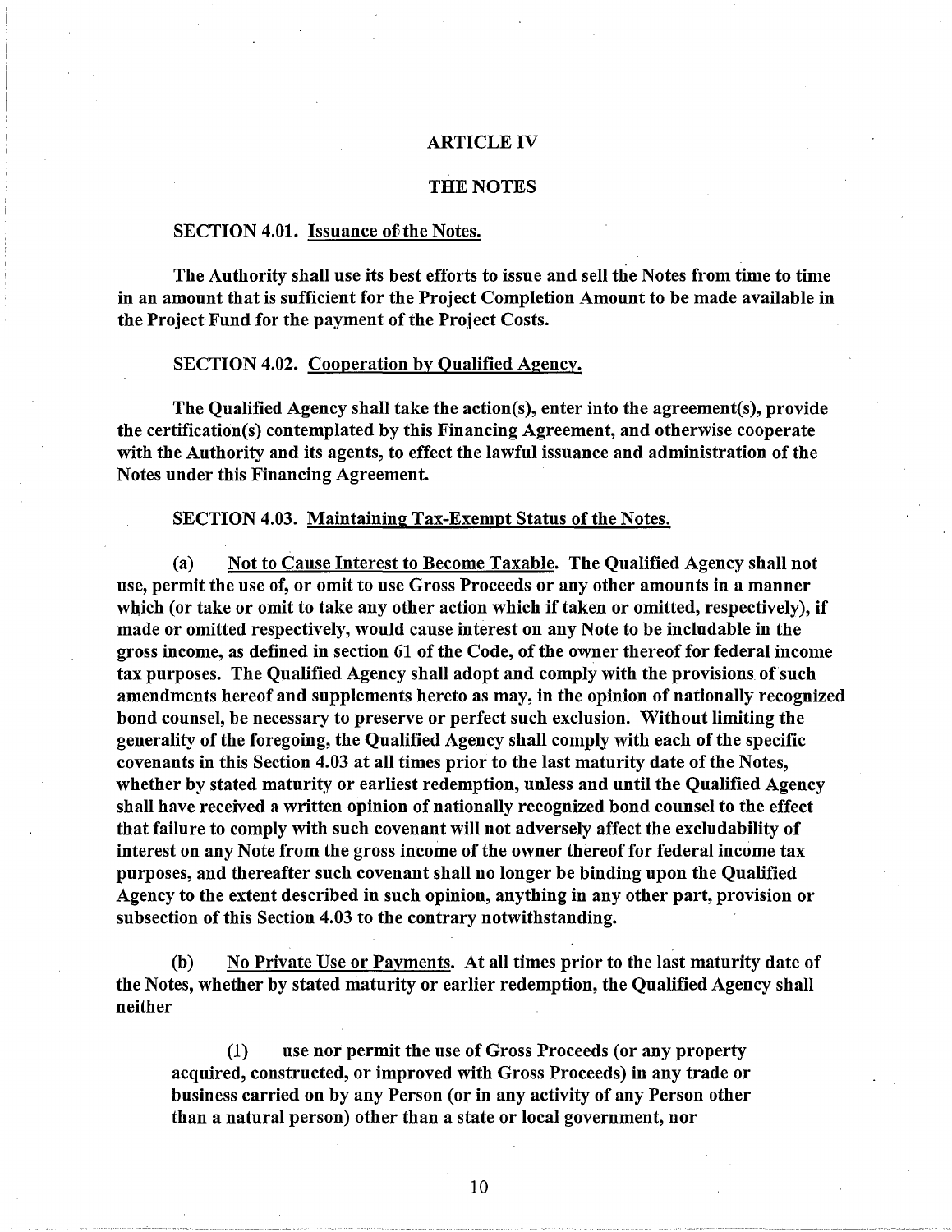(2) directly or indirectly impose or accept any charge or other payment for use of Gross Proceeds (or use of any property acquired, constructed, or improved with Gross Proceeds) in any trade or business carried on by any Person (or in any activity of any Person other than a natural person) other than a state or local government,

unless either (i) such use is merely as a member (and, except possibly for the amount of use and any corresponding rate adjustment, is extended by the Qualified Agency on the same terms as to all other members) of the general public or (ii) such charge or payment consists of taxes of general application within the Qualified Agency or interest earned on temporary Investments acquired with Gross Proceeds pending application of such Gross Proceeds for their intended purposes. For purposes of this Paragraph (b), property is considered to be "used" by a Person if:

> (A) Sale or Lease: it is sold or otherwise disposed of, or leased, to such Person;

(B) Management Contract: it is operated, managed, or otherwise physically employed, utilized, or consumed by sucb Person, excluding operation or management pursuant to an agreement which meets the conditions described in Internal Revenue Service Regulations 1.141-0 et.seq.

(C) Capacity, Output or Service Commitment: capacity in or output or service from such property is reserved or committed to such Person under a take-or-pay, output, incentive payment, or similar contract or arrangement;

(D) Preferential Service: such property is used to provide service to (or such service is committed to or reserved for) such Person on a basis or terms which (except possibly for the amount of use and any corresponding rate adjustment) are different from the basis or terms on which such service is provided (or committed or reserved) to members of the public generally;

(E) Developer: such Person is a developer and a significant amount of property acquired, constructed, or improved with proceeds from the sale of a series of bonds of which the Notes are a part serves only a limited area substantially all of which is owned by such Person, or a limited group of developers, . unless such area is developed and sold to (and occupied by) members of the general public with reasonable speed; or

(F) Other Incidents of Ownership: substantial burdens and benefits of ownership of such property are otherwise effectively transferred to such Person.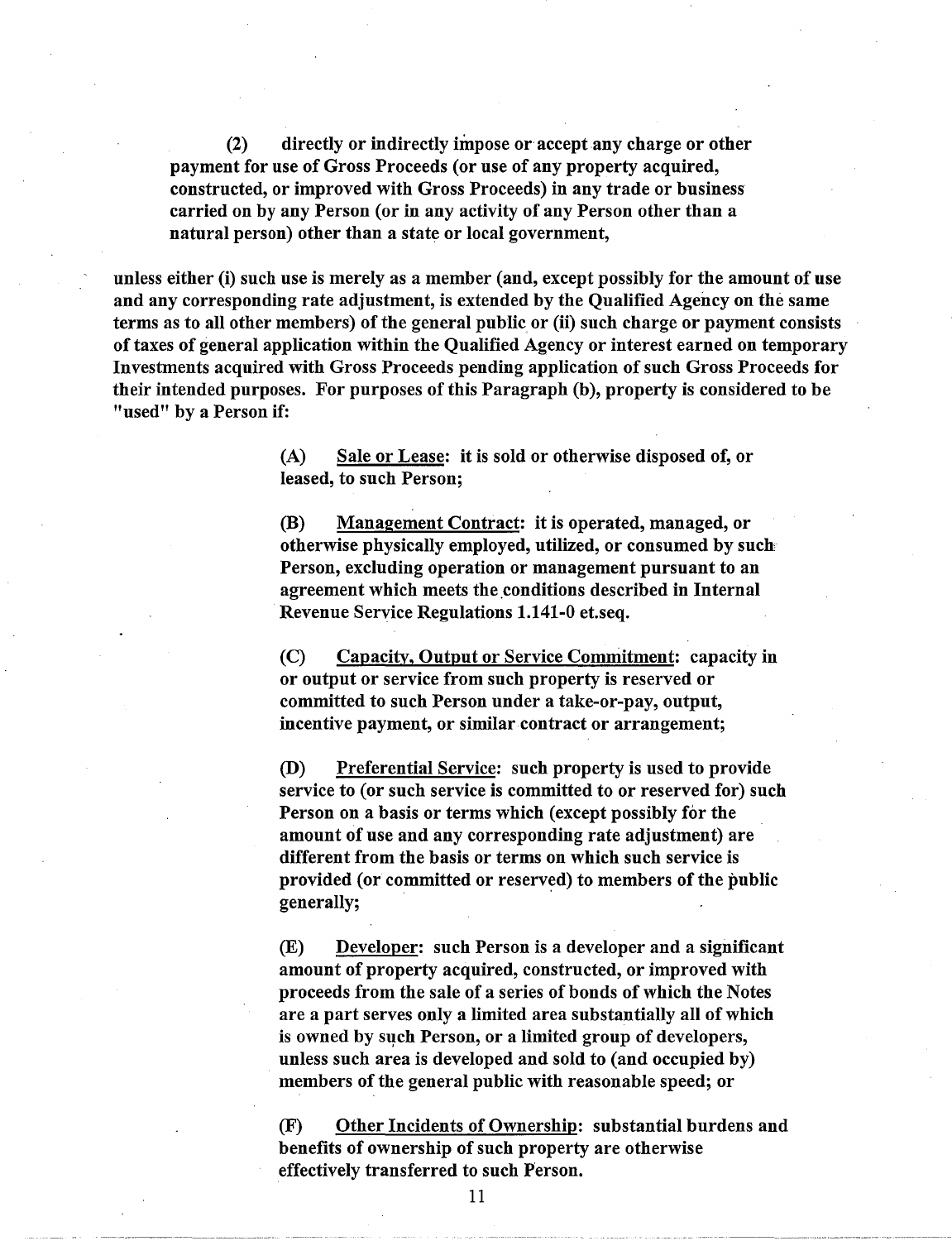but the temporary investment of Gross Proceeds or proceeds of bonds of any series of which the Notes are a part pending application for their intended purposes shall not constitute "use" of Gross Proceeds or such proceeds.

(c) · No Private Loan. The Qualified Agency shall not use Gross Proceeds to make or finance loans to any Person other than a state or local government, excluding loans consisting of temporary investments of Gross Proceeds pending application of such Gross Proceeds for their intended purposes. For purposes of this Paragraph (c), Gross Proceeds are considered to be "loaned" to a Person if (i) property acquired, constructed, or improved with Gross Proceeds or with proceeds from the sale of bonds of the series of which a Note is a part is sold or leased to such Person in a transaction which creates a debt for federal income tax purposes, (ii) capacity in or service from such property is committed to such Person under a take-or-pay, output, or similar contract or arrangement, or (iii) indirect benefits, or burdens and benefits of ownership, of Gross Proceeds or such property. are otherwise transferred to such Person in a transaction which is the economic equivalent of a loan.

(d) Promptly upon request, the Qualified Agency shall provide the Executive Director with any information available to the Qualified Agency relating to the expenditure of the proceeds of the Notes by or on behalf of the Qualified Agency or the use of the Project that could have an adverse effect on the tax-exempt status of the Notes.

(e) The Qualified Agency shall timely take such lawful action as requested by the Executive Director to avoid, remedy, or mitigate the effect of an Event of Taxability.

(f) Notwithstanding anything set forth in this Section 4.03, any use, directly or indirectly, including use resulting from any sales agreement, lease agreement, operating agreement or other agreement by an entity other than an agency or political subdivision of the State, shall require, in accordance with Section 3.10 of this Financing Agreement the prior written approval of the Executive Director, as contemplated by such Section 3.10 of this Financing Agreement.

#### SECTION 4.04. Arbitrage Rebate.

(a) The Qualified Agency shall timely take such lawful action as requested by the Executive Director to avoid or mitigate the obligation to make payments to the United States government under section 148(f) of the Code, unless an Authorized Agency Representative certifies to the Authority that the requested action is not practicable.

(b) If the Qualified Agency fails to cause Note proceeds to be expended within the time periods set forth in the Project Completion Schedule, the Executive Director may inquire as to the nature of such failure and the extent to which it is expected to continue.

(c) The Qualified Agency shall use its best efforts to expend all funds necessary to complete its Project within the two-year expenditure period set forth in section  $148(f)(4)(C)$  of the Code as follows: (i) 10 percent of the funds within the 6-month period

12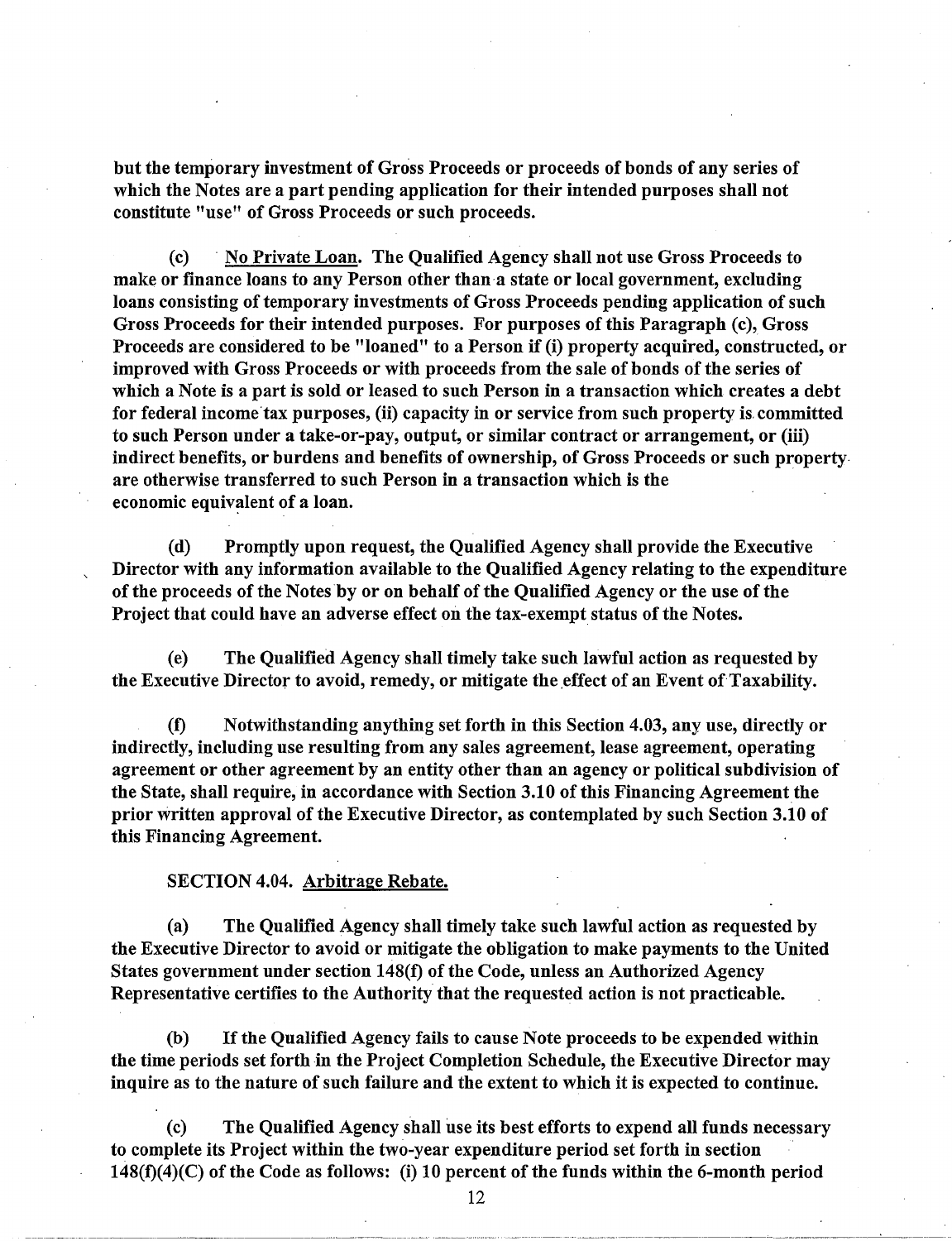beginning on the date the Notes are issued; (ii) 45 percent of the funds within the 1-year period beginning on such date; (iii) 75 percent of such funds within the 18-month period beginning of such date; and (iv) 100 percent of such funds within the 2-year period beginning on such date. If a portion of the Project Completion Amount will remain unexpended as of the close of the two-year period beginning with the Closing Date (or such· other period as specified by the Executive Director), the Qualified Agency, not later than the close of such period, shall notify the Executive Director of the amount of such unexpended funds and the purpose(s) for which such funds are being retained in the Project Fund after such period.

#### SECTION 4.05. Disclosure Documents.

(a) The Qualified Agency shall provide the Authority, promptly upon request, with available information relating to the Qualified Agency or the Project that the Executive Director determines appropriate for inclusion in the Disclosure Documents. The Qualified Agency authorizes the Authority to include any such information in the Disclosure Documents.

(b) The Qualified Agency shall provide the Authority with certification of an Authorized Agency Representative to the effect that the information contained in the Disclosure Documents provided by the Qualified Agency is accurate and does not omit any information necessary to make the information provided not misleading.

(c) The Qualified Agency authorizes the Authority and any offeree or purchaser of the Notes to rely on the information and certifications provided by the Qualified Agency . under this section. The Notes will not be issued unless the information and certifications requested under this section have been provided by the Qualified Agency.

#### **ARRTICLE V**

#### PARTICULAR AGREEMENTS

#### SECTION 5.01. Recordkeeping.

The Executive Director shall retain, as official records of the Authority, all Disbursement Certificates, the Project Completion Certificate, and all periodic Project status reports submitted by the Qualified Agency pursuant to this Financing Agreement.

SECTION 5.02. Indemnification of Qualified Agency.

The Qualified Agency represents that, subject to applicable law, it intends that each Facility Contract providing for payment of goods or services exceeding \$25,000 will require indemnification of the Qualified Agency. The Qualified Agency will be provided with insurance, a surety bond, or other form of financial assurance, from a financially sound provider, that assures performance under such Facility Contract with respect to such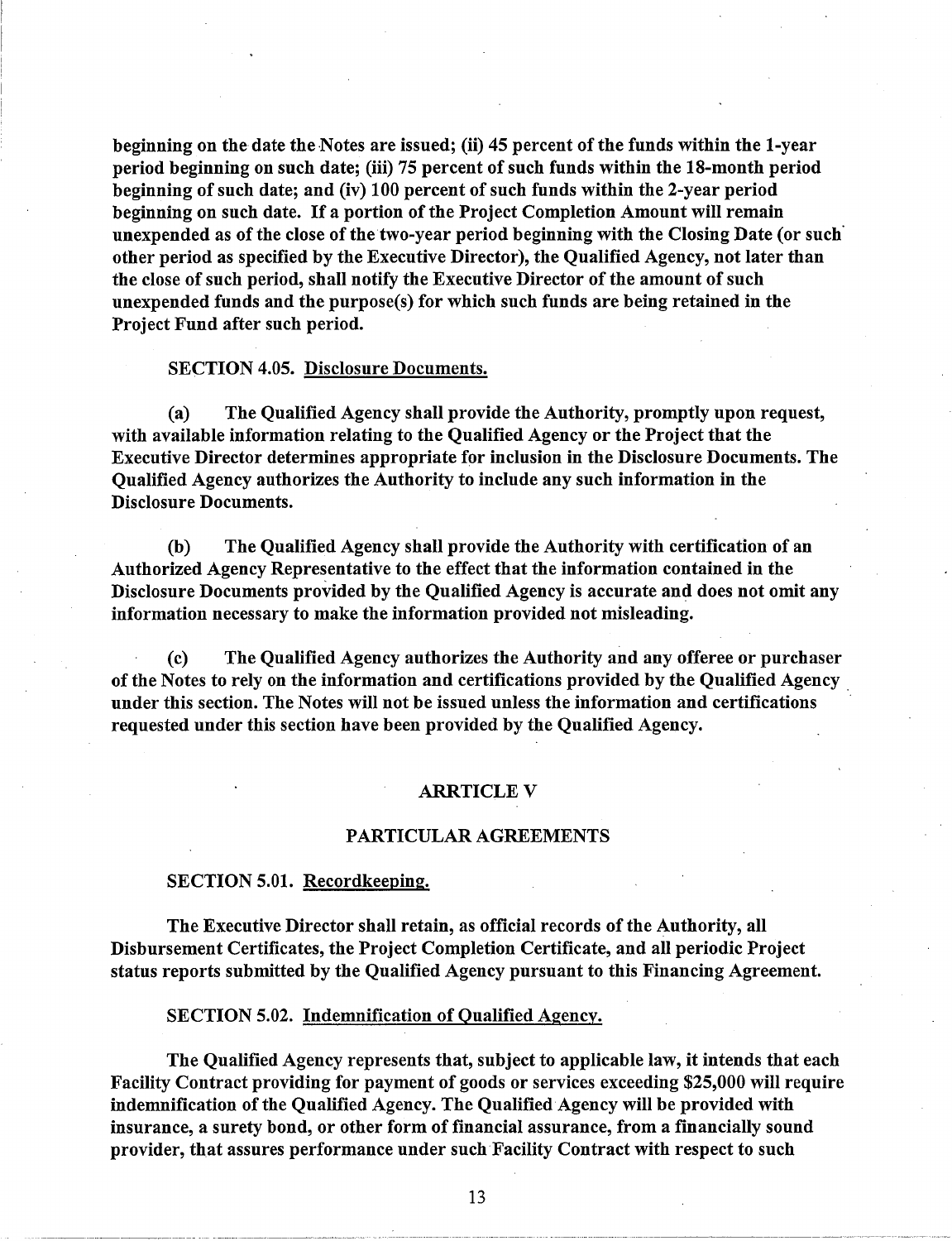indemnification, unless the Qualified Agency determines that such financial assurance is not necessary or is required in a reduced amount.

#### SECTION 5.03. Availability of Other Funding.

As of the Closing Date, the Qualified Agency represents that no funds (other than funds derived from note proceeds) have been appropriated to the Qualified Agency for the biennium in which the Notes are issued for application to the payment of Project Costs that are to be paid with the proceeds of the Notes. It is understood and agreed, however, that the Qualified Agency may apply funds other than bond proceeds for payment of Project Costs in compliance with applicable law.

### SECTION 5.04. Real Property.

The Qualified Agency represents that, subject to applicable law, it does not intend to acquire real property at a purchase price in excess of \$25,000 unless:

(1) such property is suitable for the Qualified Agency's intended.use and has no defect or condition (including, without limitation, pollution or hazardous waste defects) that would jeopardize such use; or

(2) the Qualified Agency determines that, notwithstanding such nonsuitability, defect, or condition (as applicable), such acquisition is appropriate.

#### SECTION 5.05. Title Insurance.

The Qualified Agency represents that, subject to applicable law, it does not intend to acquire any real property at a purchase price in excess of \$25,000 unless:

(1) the Qualified Agency's title to such property is insured by title insurance in an amount not less than the purchase price paid by the Qualified Agency, subject to standard printed exceptions, with only those changes thereto normally required by a prudent purchaser; or

(2) the Qualified Agency determines that the acquisition of such real property without such title insurance is appropriate.

#### SECTION 5.06. Project Design.

The Qualified Agency represents that the Project has been (or will be) designed to satisfy all of the purposes that the Qualified Agency intends the Project to serve, and that the Qualified Agency has used (or will use) all reasonable efforts to design the Project so that the Project will be provided, and can be operated, at such reasonable cost as is consistent with applicable legal requirements and the sound business judgment of the Qualified Agency.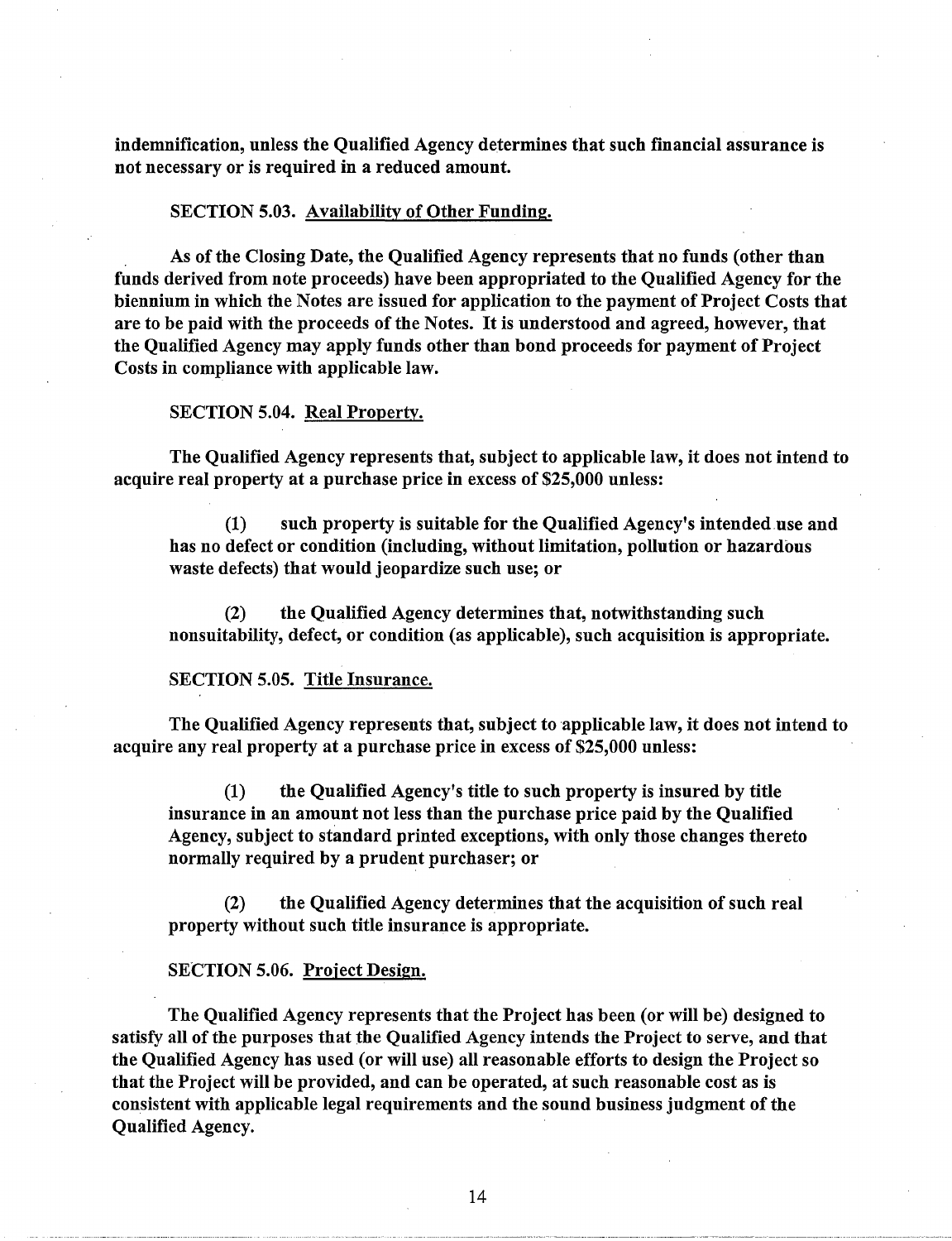### ARTICLE VI

#### MISCELLANEOUS PROVISIONS

#### SECTION 6.01. Term of Agreement.

This Financing Agreement shall take effect upon its delivery by the parties hereto and shall remain in effect until the Notes have been fully paid or until no more periodic status reports are required from the Qualified Agency under this Financing Agreement, whichever is the later to occur.

SECTION 6.02. Amendment.

The Authority and the Qualified Agency, by mutual agreement, may amend this Financing Agreement if, before the amendment takes effect:

(1) the Qualified Agency obtains an opinion of its legal counsel to the effect that such amendment is permitted under the Agency Act and other law governing the Qualified Agency; and

(2) either of the following requirements is satisfied:

(A) the Authority obtains an opinion of Bond Counsel to the effect that such amendment will not constitute an Event of Taxability, violate the Authorizing Law or the Resolution, or adversely affect the rights of the owners of the Notes thereunder, or

(B) the owners of at least a majority in aggregate principal amount of the outstanding Notes affected by such amendment consent thereto.

#### SECTION 6.03. Notices and Other Communications.

(a) Notices, certificates, approvals, and other communications under this Financing Agreement shall be in writing and delivered by United States mail, postage paid, by telex, telegram, or other electronic transmission, or by express or personal delivery, addressed as follows:

(1) if to the Qualified Agency:

Texas Parks and Wildlife Department 4200 Smith School Road Austin, Texas 78744

#### Attention: Director, Infrastructure Division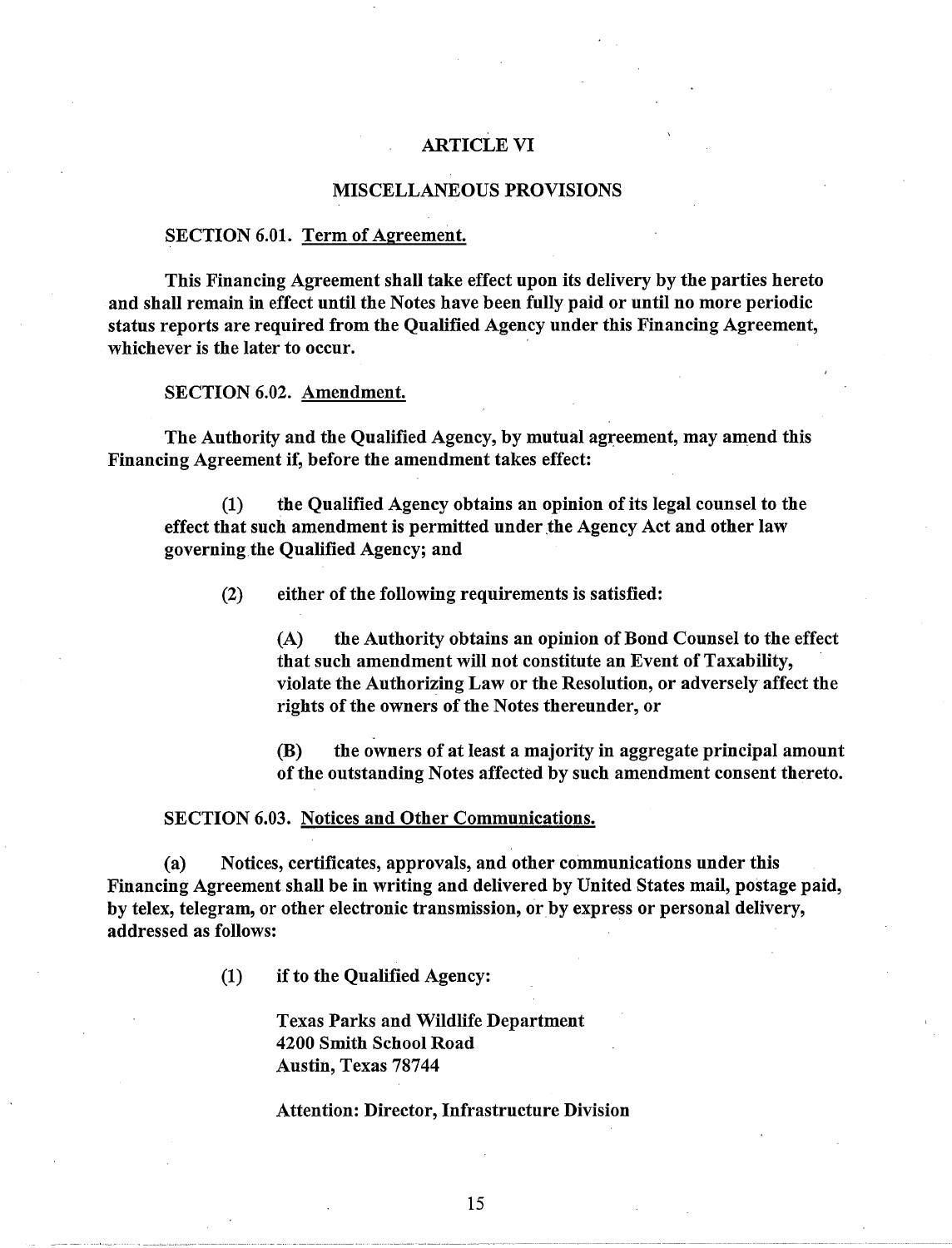(2) if to the Authority:

Texas Public Finance Authority 300 West 15th Street, Suite 411 Austin, Texas 78701

Attention: Executive Director

(3) if to the Comptroller of Public Accounts:

Comptroller of Public Accounts - Treasury Operations P.O. Box 12608 Capitol Station Austin, Texas 78711

### Attention: Director, Cash Management Division

(b) Any such party may designate any additional or different address to which communications under this Financing Agreement shall be delivered by giv'ing at least five days' advance notice thereof to the affected party.

(c) Any communication delivered by mail in compliance with this section is deemed to have been delivered as of the date of deposit in the mail.

(d) A provision of this Financing Agreement that provides for a different method of giving notice or otherwise conflicts with this section supersedes this section to the ·extent of the conflict.

SECTION 6.04. Exclusive Benefit.

This Financing Agreement shall inure to the exclusive benefit of and be binding on the Authority, the Qualified Agency, and their respective successors.

SECTION 6.05. Severability.

If any part of this Financing Agreement is ruled unenforceable by a court of competent jurisdiction, this Financing Agreement shall remain operable to the fullest extent possible under the application of such ruling.

SECTION 6.06. Conflict with Memorandum.

In the event of a conflict between this Financing Agreement and the Memorandum, this Financing Agreement shall supersede the Memorandum to the extent of the conflict.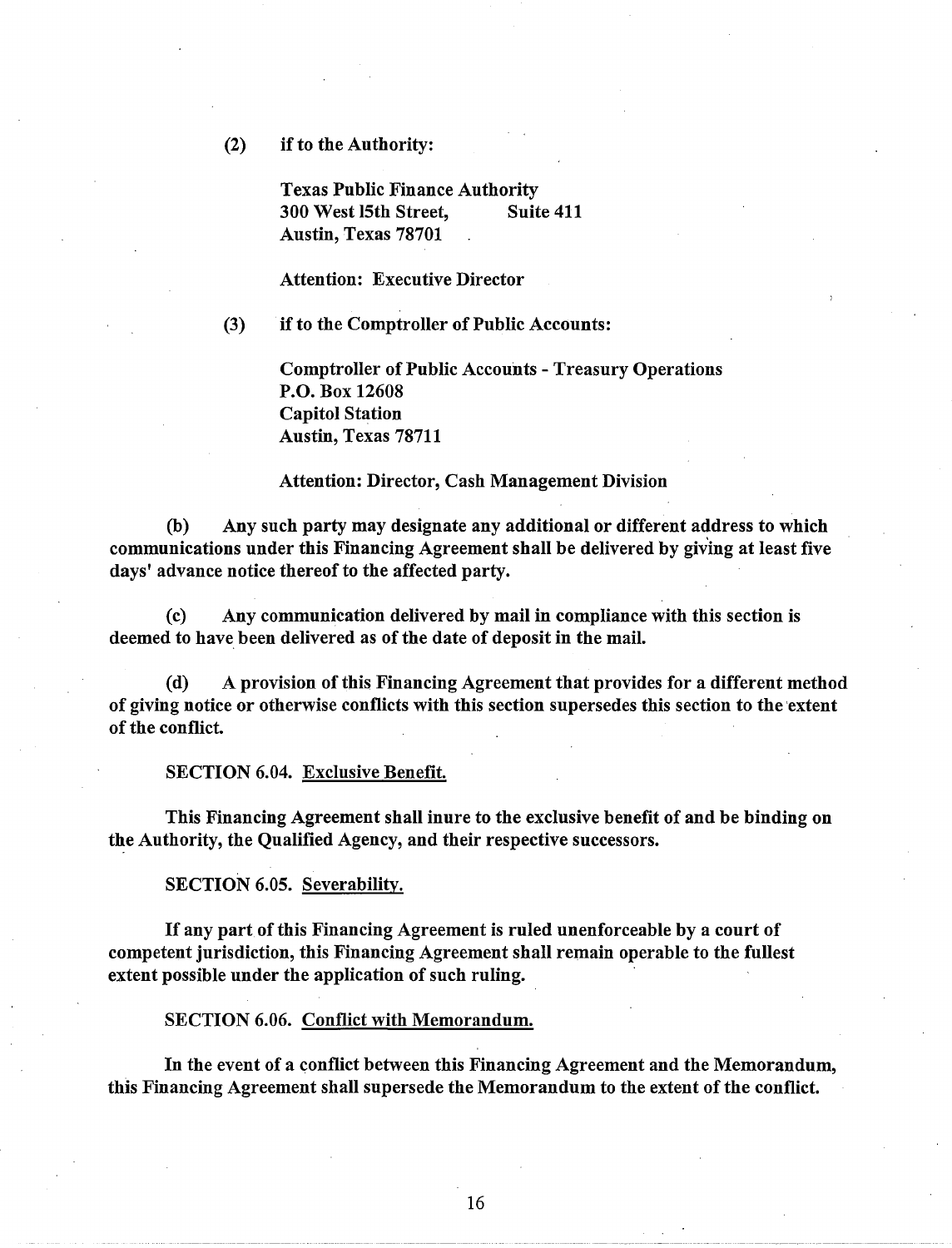#### SECTION 6.07. Counterparts.

This Financing Agreement may be executed in multiple counterparts, each of which shall be an original and all of which shall constitute one and the same document.

SECTION 6.08. Governing Law.

This Financing Agreement shall be governed by and construed in accordance with the law of the State of Texas.

IN WITNESS WHEREOF, the parties have caused this Financing Agreement to be executed by their respective duly authorized officers as of the date first above written.

### TEXAS PUBLIC FINANCE AUTHORITY

By: Kimberly K. Edwards

Executive Director

TEXAS PARKS AND WILDLIFE DEPARTMENT

By:  $\angle$ 

ì

Robert L. Cook Executive Director

------------ -- ----------------·--·-·-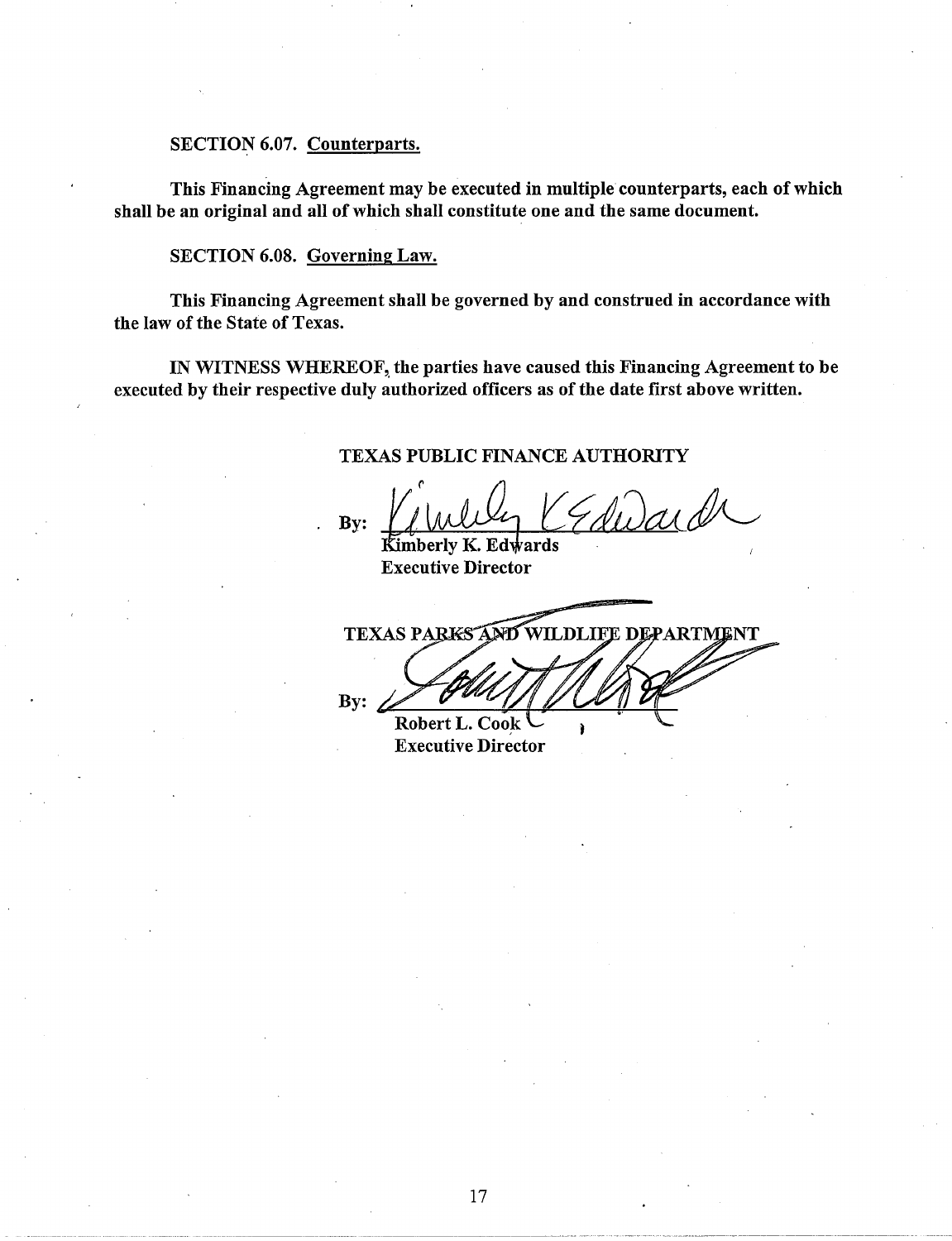### **EXHIBIT A TO THE FINANCING AGREEMENT PROJECT DESCRIPTION**

**ESTIMATED** 

#### **PROJECT COMPONENT**  Water/Waste Water System Renovations **USEFUL LIFE**  (Years) Brazos Bend State Park- Repair water distribution system and electric System 15 Caddo Lake State Park – Conduct engineering study (PER) for water connection relation of the State Park – Conduct engineering study (PER) for water/Wastewater system and the Danis (20  $\,$ Elephant Mountain Wildlife Management Area- Renovate water/Wastewater system 20 Garner State Park – Replace and repair water distribution system<br>Lake Colorado City State Park – Complete wastewater system improvements 25 Lake Colorado City State Park – Complete wastewater system improvements 25<br>Lake Livingston State Park – Replace wastewater system 20 Lake Livingston State Park - Replace wastewater system Lake Somerville State Park- Birch Creek Unit- Replace waste water treatment facilities 25 Lake Somerville State Park- Nails Creek Unit- Replace waste/ Water treatment facilities 25 Major Repairs to Facilities AE Woods Fish Hatchery – Repair reservoir and reservoir liner 5<br>Cleburne State Park – Replace campsite facilities and restrooms 5 Cleburne State Park - Replace campsite facilities and restrooms Dundee Fish Hatchery – Repair pond and pond liners 15 and 15 and 15 and 15 and 15 and 15 and 15 and 15 and 15 and 15 and 15 and 15 and 15 and 16 and 16 and 16 and 16 and 16 and 16 and 16 and 16 and 16 and 16 and 16 and 16 Fort Leaton State Historical Park-- Conduct asbestos abatement study 1 Garner State Park – Replace two restrooms<br>Goose Island State Park – Replace two restrooms and one comfort station 25 Goose Island State Park – Replace two restrooms and one comfort station 25<br>Huntsville State Park – Replace three restrooms 25 Huntsville State Park - Replace three restrooms Huntsville State Park – Upgrade utilities services for all campsites (to 50 Amp) 20<br>Inks Lake State Park – Replace three restrooms 25 Inks Lake State Park - Replace three restrooms Jasper Fish Hatchery- Repair facilities damage caused by Hurricane Rita 25 JD Murphree Wildlife Management Area- Repair facilities damaged by Hurricane Rita 25 Lake Brownwood State Park- Replace one comfort station 25 Lake Houston State Park- Repair pavilion damaged by Hurricane Rita 30 . Lake Livingston State Park- Repair facilities damage caused by Hurricane Rita 25 Lake Whitney State Park- Replace one restroom 25 Longhorn Caverns Sate Park – Repair electrical station 20<br>
Lower Neches Wildlife Management Area – Repair facilities damaged by Hurricane Rita 25 Lower Neches Wildlife Management Area- Repair facilities damaged by Hurricane Rita 25 Martin Dies Jr. State Park- Repair facilities damaged caused by Hurricane Rita 25 Mission Tejas State Historical Park- Repair pavilion damaged by Hurricane Rita 30 Parrie Haynes Ranch – Repair guest house 30 30 Perry R. Bass Marine Research Station - Repair HQ brick façade 75 Perry R. Bass Marine Research Station – Repair/improve ponds and harvest kettles 40<br>Sabine Pass Battleground State Historical Park – Repair facilities damage caused by Hurricane Rita 25 Sabine Pass Battleground State Historical Park- Repair facilities damage caused by Hurricane Rita 25 Sea Rim State Park- Repair facilities damage caused by Hurricane Rita 25 Tony Houseman State Park/Wildlife Management Area- Repair signs damaged by Hurricane Rita 15 Tyler State Park- Remove CCC swim platform 20 Tyler State Park- Replace two restroorns and one comfort station 25 Village Creek State Park- Repair facilities caused by Hurricane Rita 25 Americans with Disabilities Act Renovations Galveston Island State Park – Replace six restrooms for ADA 25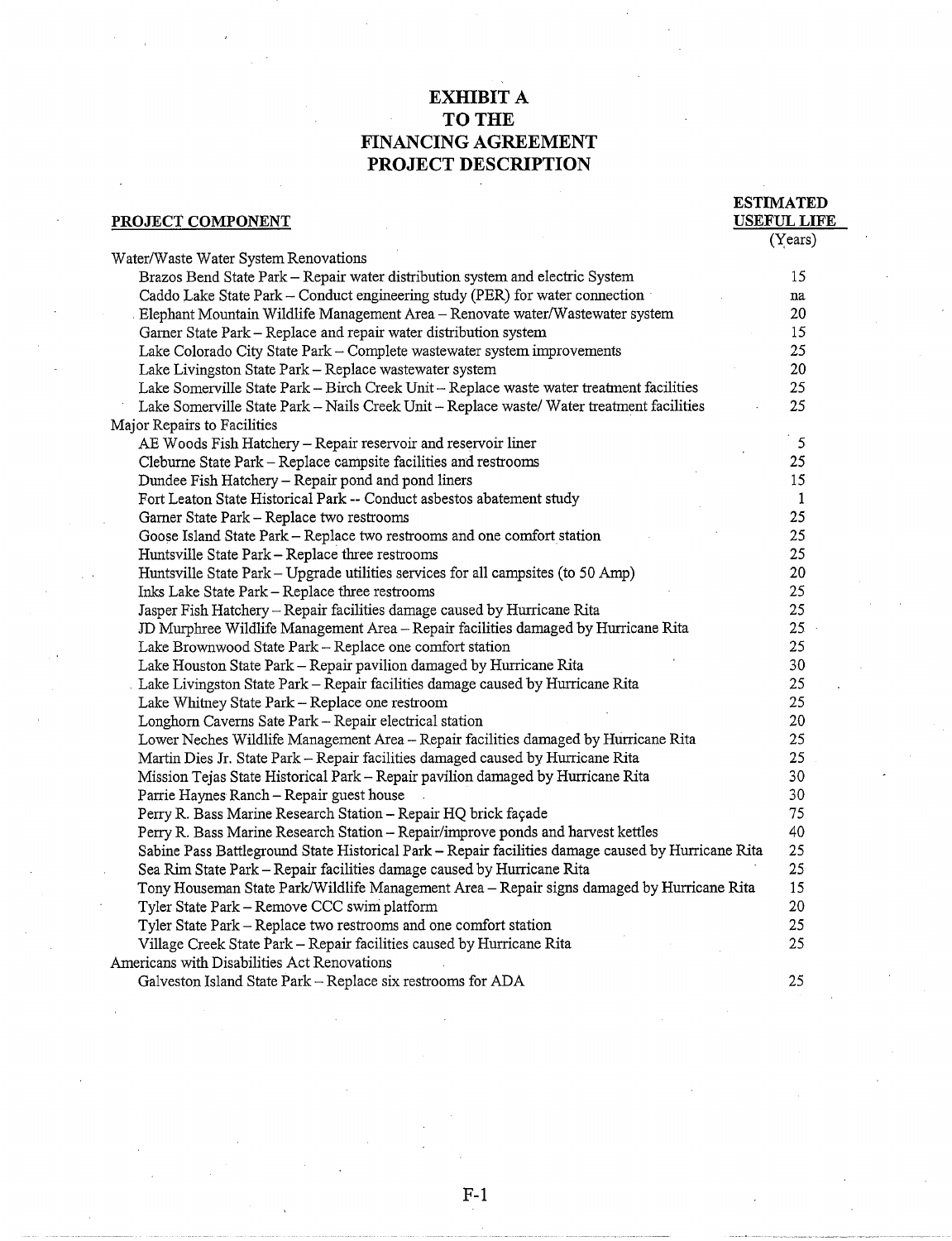## **EXHIBIT B** TO THE FINANCING AGREEMENT

## PROJECT COMPLETION SCHEDULE

# EXPENDITURE PERIOD

# PROJECT EXPENDITURES EACH PERIOD

..

April 2006-September 2006 October 2006- March 2007 April 2007- September 2007 October 2007-February 2008 \$3,922,014 \$9,824,509 \$3,775,635 \$ 552,842

\$18,075,000

Project Completion Amount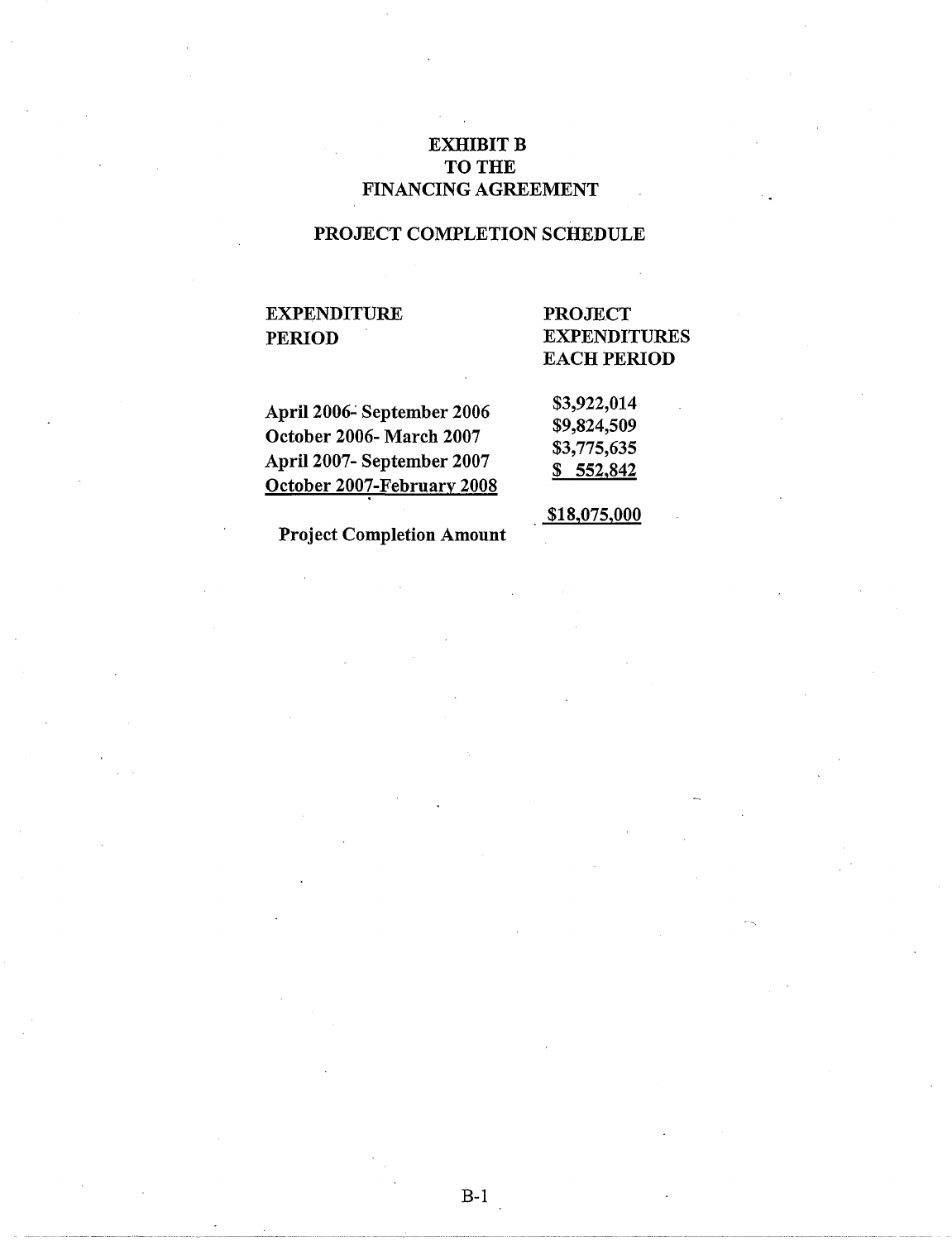### **EXHIBIT C** to the Financing Agreement

#### Governmental Project Approvals

As of the Closing Date, the following licenses, permits, and other governmental approvals necessary to complete the Project have not been obtained *[describe each such approval (e.g., utility easement), stating for each (1) the identity of the Project facility (or facilities) for which such approval is required, (2) the primary requirements necessary to obtain such approval, and (3) the date that such approyal is expected to be obtained]:* 

None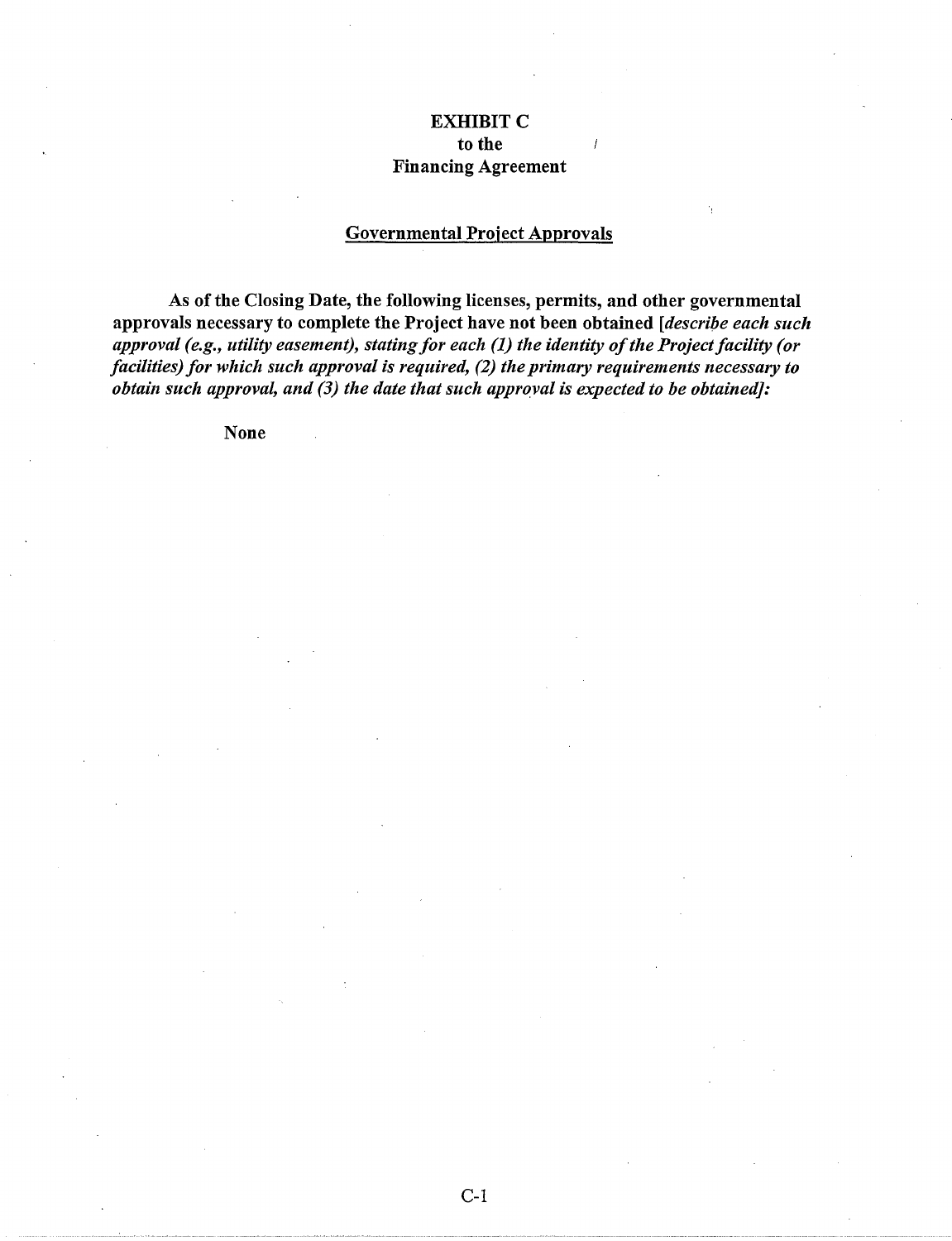# exhibit d to the Financing Agreement

#### Form of Disbursement Certificate

#### DISBURSEMENT CERTIFICATE

The undersigned hereby certifies, on behalf of the metal control (the "Qualified Agency"), as follows: ·

(a) The capitalized terms in this Certificate that are not herein defined shall have the meanings defined in the Financing Agreement, dated as of between the Qualified Agency and the Texas Public Finance Authority.

(b) The Qualified Agency (Agency No. ) requests a disbursement from the Project Fund to pay Project Costs in the aggregate amount of \$ . The aggregate of all disbursements (including this disbursement) from the Project Fund requested by the Qualified Agency to date is \$

(c) Except as previously disclosed in writing to the Executive Director, the Qualified Agency is not in breach of any representation, warranty, or agreement in the Financing Agreement.

(d) The Qualified Agency reasonably expects to submit payment vouchers, in the aggregate amount of the disbursements requested by this Certificate, for the payment of the Project Costs for which, disbursement is requested, within days after the date of submission of this Certificate to the Authority.

(e) For each item of Project Costs for which a disbursement of funds is requested, state the following information *[attach separate sheet* if *necessary]:* 

Amount of Fund Item Disbursement No. Approp. No. Program **Cost** Account Project Appropriation Identification Year

IN WITNESS WHEREOF, the undersigned executes this Certificate on the date shown below.

 $Bv:$ 

Authorized Agency Representative

Date:

D-1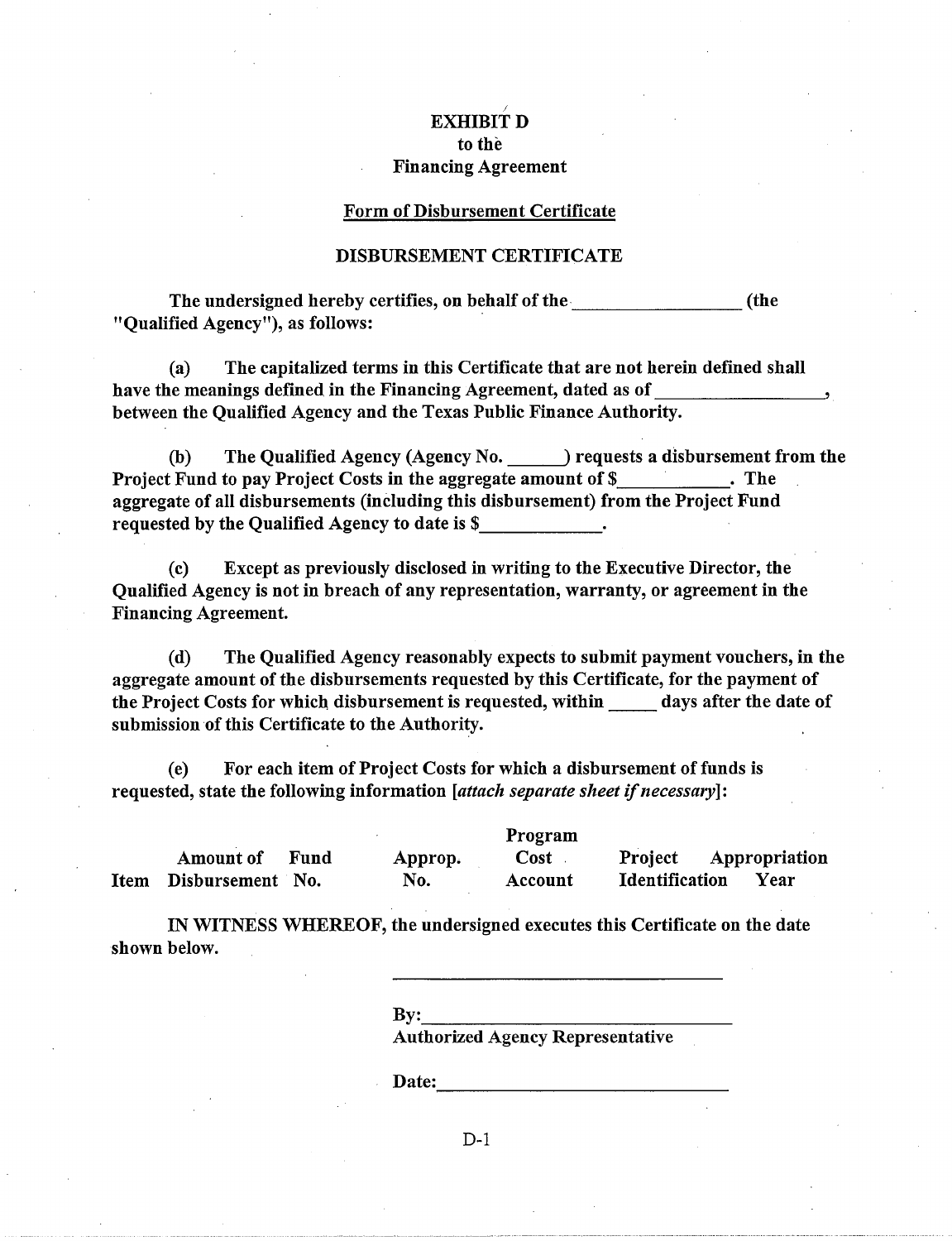### EXHIBIT E to the Financing Agreement

# Monthly Status Report Information

The monthly status report prepared by the Qualified Agency pursuant to this Financing Agreement shall contain the following information with respect to the Project:

| (1)  | identity of the Project Components (name, ID no., etc.) and the original date<br>on which such Project Components were first financed hereunder;                                         |
|------|------------------------------------------------------------------------------------------------------------------------------------------------------------------------------------------|
| (2)  | fund number(s);                                                                                                                                                                          |
| (3)  | the budget amount for the Project Components (including adjustments, if<br>any);                                                                                                         |
| (4)  | description of work category;                                                                                                                                                            |
| (5)  | amount expended for reporting month;                                                                                                                                                     |
| (6)  | total amount expended to date;                                                                                                                                                           |
| (7)  | amount encumbered;                                                                                                                                                                       |
| (8)  | available balance;                                                                                                                                                                       |
| (9)  | percent work complete;                                                                                                                                                                   |
| (10) | percent funds expended; and                                                                                                                                                              |
| (11) | narrative identifying any problems (including, without limitation, delays and<br>cost overruns) and indicating whether such problems will substantially alter<br>work schedule or costs. |